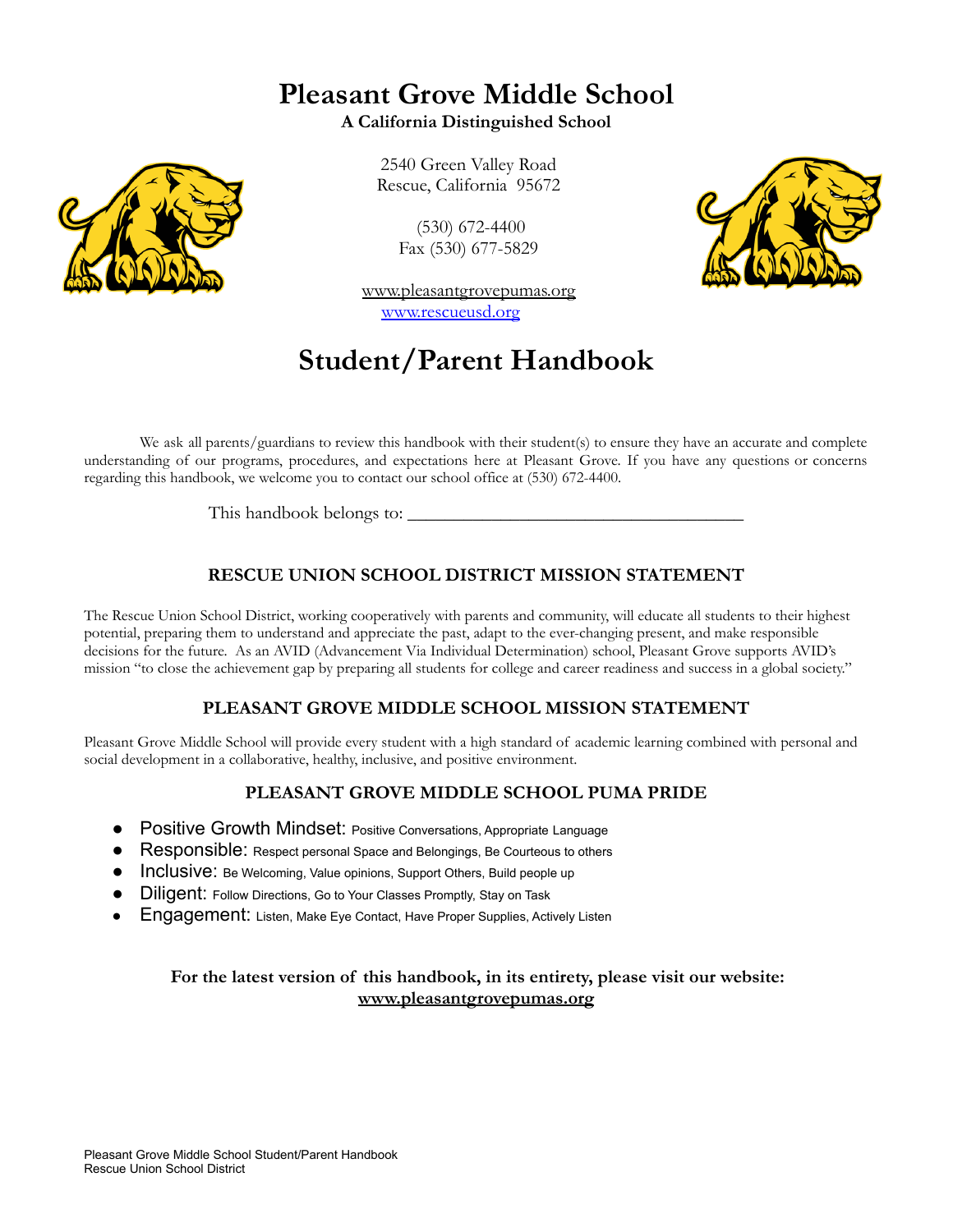#### **ACADEMICS**

We believe that academic honesty and personal integrity are fundamental components of every student's education and character development. The RUSD Board of Education expects that students will not cheat, lie, plagiarize or commit other acts of academic dishonesty. Students, parents/guardians, staff and administrators shall be responsible for creating and maintaining a positive school climate that encourages honesty and integrity. Students found to have committed an act of academic dishonesty shall be subject to district and school-site disciplinary consequences (BP 5131.9).

#### **Grade Checks and Procedures**

Parents may monitor student progress in classes through the Jupiter Grades website. A link to the Jupiter Grades website is located at [pleasantgrovepumas.org.](http://pleasantgrovepumas.org.) Directions and log-in information are sent home at the start of the school year. Report cards may be accessed using the Aeries parent portal.

Teachers will provide class requirements and grading procedures to their students. Progress Reports and Report Cards can be checked on Aeries. The trimesters end on the following dates:

| Trimester | Trimester Ends  | Report Card Available<br>On-line |
|-----------|-----------------|----------------------------------|
|           | November 5      | November 12                      |
|           | February 25     | March 4                          |
|           | $\text{Mav}$ 20 | <b>May 27</b>                    |

\*A hard copy of progress reports or report cards may be obtained in the school office.

#### **Academic Support (Tutorials)**

Many teachers offer tutorials during the first 15 minutes of lunch. This allows students to access support while still having time to eat and visit with friends. A teacher tutorial schedule will be provided within the first couple weeks of school.

#### **Student Success Team (S.S.T.)**

The Student Success Team is available for students who are not experiencing academic success. There are prerequisites for a parent requesting an SST meeting. SST meetings are not substitutes for parent/teacher conferences. If you answer **"NO"** to any of the following questions, please contact your student's teacher(s) as a first step in supporting student success. All criteria below **MUST** be satisfied before an SST may be scheduled:

- o Has your child participated in teacher tutorials for at least 6-8 weeks?
- o Does your child have D's or F's on a progress or trimester report card?
- o Have you met with your child's teacher(s) to express your concerns?
- o Are you using Jupiter Grades to monitor your child's work and progress?
- o Does your child have a history of scoring Below Basic or Far Below Basic on standardized tests?

#### **AFTER SCHOOL ACTIVITIES**

There are many activities that take place after school hours. Times and dates will be published in flyers home, emails, student bulletins, and on the school website. Prior to the event, all students are expected to make arrangements for transportation home at the conclusion of the event. If parents/guardians are not available to pick up their child, other arrangements must be made. Students who are waiting for their ride from an after school activity must wait in front of the Administration Building and are expected to act responsibly, showing respect for others and school property. It is not permissible for students to stay on campus for any length of time after the conclusion of a school event, even if waiting to participate in or watch a sporting event. **Students** who have habitual problems being picked up in a timely manner will not be allowed to continue to participate in after **school activities, including dances.**

#### **Extracurricular Activities (RUSD BP 6145)**

Extracurricular activities may include, but are not limited to, after school sports, clubs, enrichment classes, dances and field trips. To be eligible to participate in extracurricular activities, each student must maintain these standards:

- 1. Good citizenship and at least 80 merits/275 merits required for the end-of-the-year activities.
- 2. 2.0 GPA.
- 3. Financial obligations (payment for lost items, including books) must be met.
- 4. Attend school on the day of the activity.

If any of these standards are not maintained, the student will be subject to removal from all extracurricular activities until such time as the requirements are met. Eligibility will be determined and enforced at progress report and trimester grade reporting periods.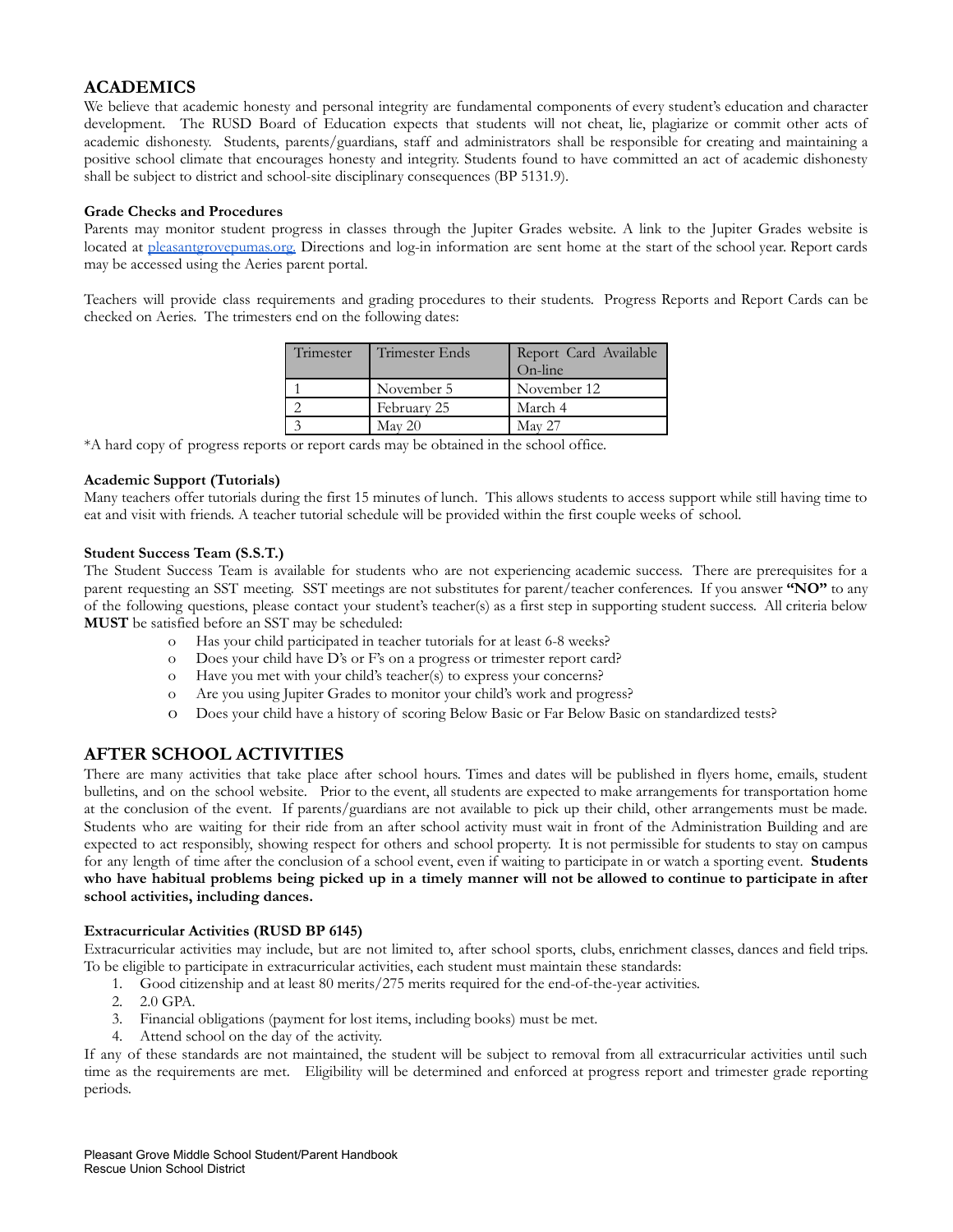#### **Sports**

The school offers a full range of athletic opportunities after school. Students of all grade levels are eligible to participate in cross-country, basketball, track, volleyball, and wrestling. Students are not required to try out for cross-country, track or wrestling. Teams compete against other middle schools from within the Foothill Athletic League. In order to be eligible to participate in the sports program, a student must have:

- A minimum grade point average of 2.0 (C average) during the current and/or preceding grading period (progress report or trimester)
- 80 merits for the trimester
- A current physical exam on file

Members of sports teams at school are expected to act as exemplary citizens of the school and community. They are ambassadors of the school and are expected to act as such. They are also to be exemplary in th<sup>1</sup>eir efforts in PE class by demonstrating good sportsmanship, a cooperative attitude with teachers, and always giving 100% effort in class activities. Students are not allowed to remain at school, unsupervised, while waiting for sporting events.

#### **ARRIVAL**

The Pleasant Grove campus has adult supervision at 7:45am. Students arriving before this time will not have designated adult supervision. In addition, students must be picked up after school by 2:25pm (Daily) and 1:25pm on Wednesdays.

#### **ATTENDANCE**

If a student is absent from school, the absence must be reported by calling the school office. The student's name, the day and date of the absence, the reason for the absence and relationship of the person reporting the absence (i.e., mom, dad, grandparent) should be stated. The student may also bring a note signed by the parent/guardian describing the reason for the absence to the office the day the student returns to school. **The attendance line is available 24 hours a day at (530) 672-4400 ext. 4004.**

The following are the **Only Legal** excuses that will be accepted by the office for absences and tardies as given in Education Code 48205.

- 1. Personal illness.
- 2. Quarantine under the direction of the county or city health officer.
- 3. Medical, dental, optometric or chiropractic appointments, court appearance.
- 4. Attendance at funeral services.
- 5. Participation in religious instruction or exercises in accordance with district policy.
- 6. The student must attend at least the minimum school day (3 hours) and shall not be excused for more than 4 school days per month.

Excessive absences due to illness (more than 14 days) must be verified by a physician (RUSD board policy 5113). Excessive excused and/or unexcused absences will result in a referral to the School Attendance Review Board (SARB). Family vacations are unexcused absences.

#### **Appointments/Early Checkouts**

Please arrange for doctor and dentist appointments after school hours. Early checkouts from school cause a disruption to the instructional program. If you need to pick your student up early, please send a note with him/her in the morning stating the time he/she needs to come down to the office to meet you. Have your student bring the note into the front office before school and he/she will receive a pass to leave class at the appropriate time. If you need to pick your student up early, due to an appointment or situation that has arisen after he/she left for school, please come to the office to have your student called out of class. Do **not call/email the office and expect to have them waiting for you.** Students must be signed out at the office to leave campus early. Only a parent/guardian or a person listed on a student's emergency release card may sign a student out of school. Students will not be released to anyone not on the emergency card or anyone under 18 years of age. Upon return, the student must sign-in in the office. **PLEASE MAKE AN EFFORT TO SCHEDULE ALL APPOINTMENTS BEFORE 8:00 AM OR AFTER 2:15 PM.**

1

Pleasant Grove Middle School Student/Parent Handbook Rescue Union School District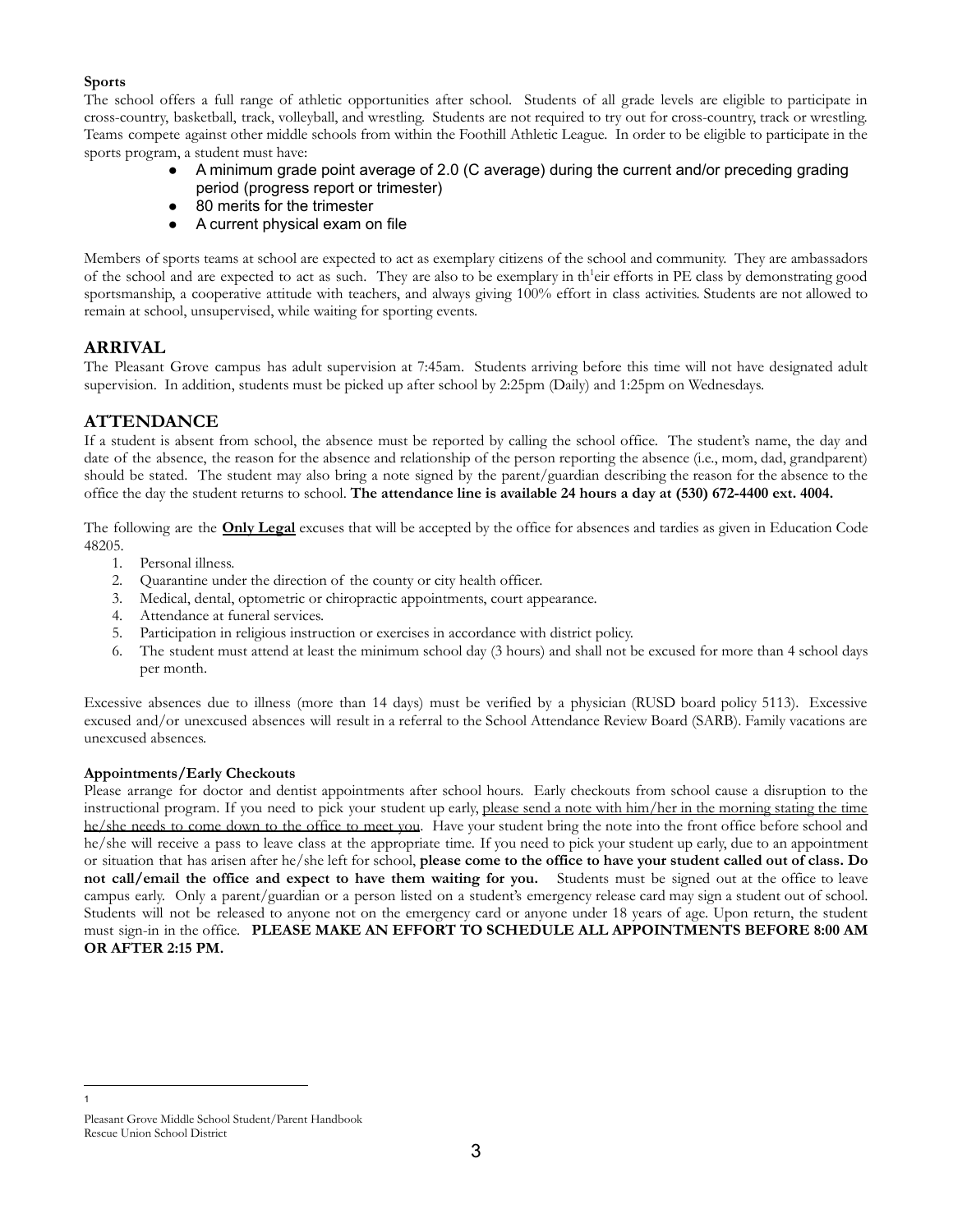#### **Chronic Illness**

A parent may elect to complete a Chronic Illness form if his/her child is diagnosed with a chronic illness by a physician. With this form on file, the parent may verify illnesses, by listing in writing to the school, the symptoms designated without bringing the child to the doctor's office for an examination. Chronic Illness forms are available in the school office.

**Home Hospital Instruction (HHI)** is a limited program available to students who are temporarily disabled (2-8 weeks) by a serious injury or illness that results in an absence from school for more than two consecutive weeks. Required authorization forms (Parent Authorization, Medical Verification and Authorization for Exchange of Information) must be on file before program eligibility can be determined and HHI may begin. In addition, a letter from the doctor is required stating that the student will be homebound for at least 2-8 weeks. When approved by school administration, a certificated teacher will be assigned**.**

#### **Long Term Absences (3 or more days)**

In the event of an illness, which causes a student to miss **3 or more days** of school, a request for homework should be made (preferably by email) by the parent/guardian to each of the student's teachers. Work may be picked up in the school office after 2:15 PM within 24 hours of request. It is the responsibility of the parent/guardian to check for assignments. Many assignments may be found on the Jupiter Grades website.

#### **Independent Study (5 or more days)**

Parents/guardians who foresee their student being absent for five or more days may request an Independent Study Contract in the office **at least 5 school days prior to the first day of the absence** and are subject to approval by the administration. Independent Study Contracts and assignments are given to the student the day before the scheduled absence. There is no substitute for classroom instruction. Parents/Guardians should make every effort to ensure students are present on each school day and plan family trips outside the school calendar. The teachers will make a reasonable effort to provide missed work; however, a student's grade may be adversely affected due to missed instruction. To receive full credit for missed assignments, the Independent Study Contract must be completed and returned to the teacher the day the student returns to school. NO **EXCEPTIONS.** No Independent Study Contracts are available for the first and last two weeks of the school year.

#### **Make-up Work due to Absence**

For an absence of 1-3 days, **it is the student's responsibility to request make-up work upon their return** from teachers for assignments or missed work due to the absence. Students receive 1 day per absence to make-up missed work. Example: If a student is absent for 2 days, they have 2 days upon their return to make up work. This policy does not extend to long term projects and tests. This includes absences from class due to a school-related field trip. Work may be assigned from all classes, including electives and P.E.

#### **Tardies/Truancies**

Students are expected to be seated in their classrooms and ready to work when the bell rings signaling the start of each period, including Period 1. Students who miss school work because of truancy or other deliberate actions should not expect to receive credit for the time missed, nor should they expect the opportunity to take any missed tests for credit. Students will face the following consequences for tardiness:

| Tardy #1 & #2    | <b>WITT</b><br>Warning               |
|------------------|--------------------------------------|
| Tardy #3 & Above | Loss of 5 Merits for each occurrence |

#### A student arriving at school who will not be in their seat for instruction by 8:00 AM must obtain a tardy slip in the office

**before going to class.** A note should accompany your student stating the reason for the tardy. Missing the bus, over-sleeping or heavy traffic are not valid excuses for tardiness. Any student who is tardy to school in excess of 30 minutes, on more than three days in one school year is considered truant. In El Dorado County, chronic truancy, and/or tardies may result in a referral to the El Dorado County School Attendance Board (SARB).

#### **AVID (Advancement Via Individual Determination)**

Pleasant Grove is an AVID school where we use many researched-based strategies to help our students become college and career ready. One important skill that has been shown to lead to future success is being organized and ready for the school day. Pleasant Grove uses a schoolwide AVID binder organization system to ensure students are prepared for their education. Our goal is to help students learn how to be more organized so that eventually it becomes a habit they keep throughout their educational careers. The AVID binder content can be found on our Pleasant Grove Website.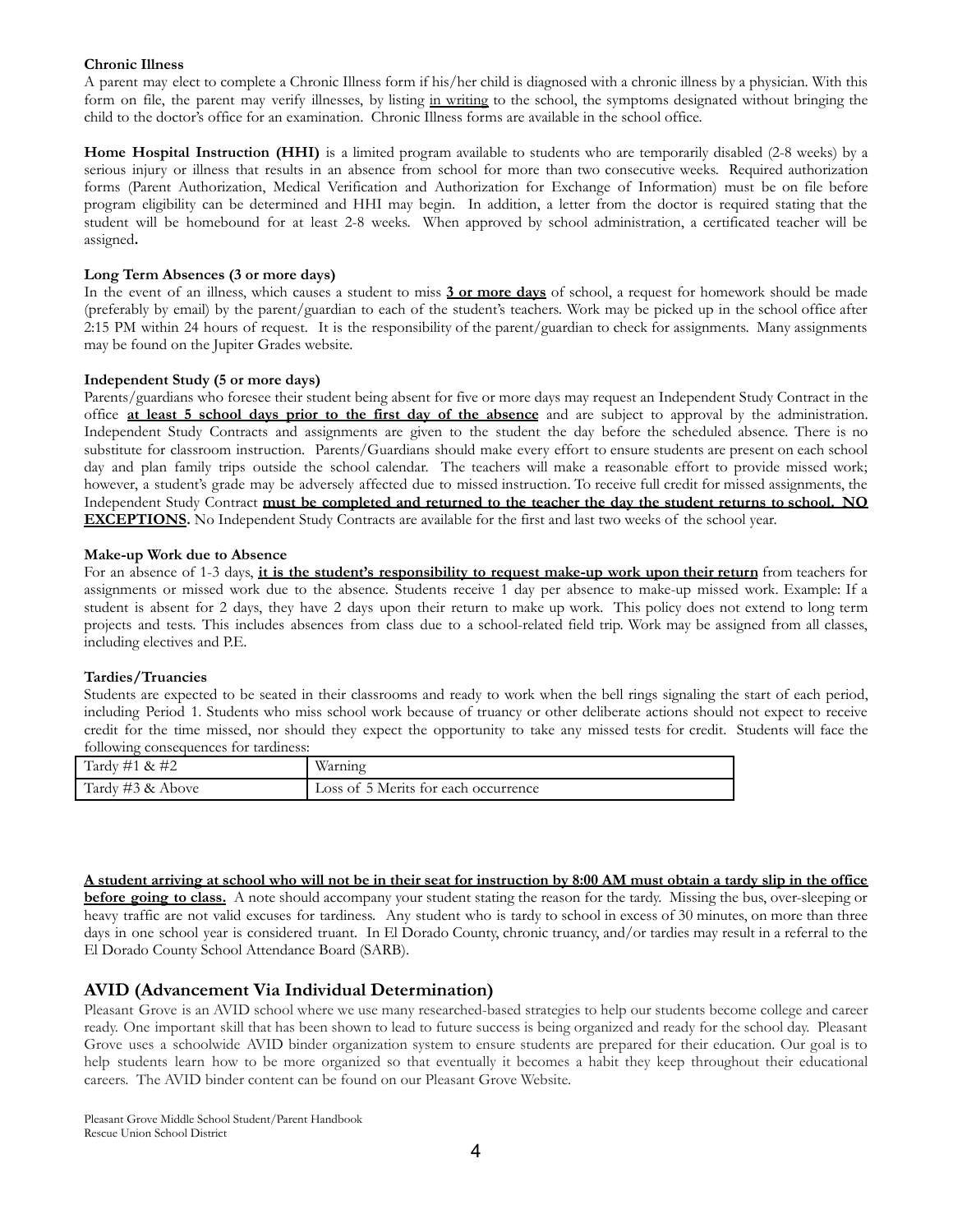#### **BICYCLES/SKATEBOARDS/SCOOTERS**

All students riding bicycles, skateboards, or scooters to and from school **MUST** observe the following rules:

- 1. Obey all traffic laws, **including the wearing of abicycle helmet**.
- 2. Students **MUST** walk their bikes/skateboards/scooters on campus at all times. This includes the parking lot.
- 3. Bicycles, skateboards and scooters must be placed in the racks provided near the administration office.
- 4. Skateboards, scooters, skates, roller blades, or any other footwear or device that has wheels and is ridden, are **not used on campus at any time**.

Students who violate any of the above rules may be subject to disciplinary consequences. **The school is NOT responsible for lost, stolen or vandalized items.**

#### **BIRTHDAYS AND OTHER CELEBRATIONS**

Please do not bring or deliver food (cakes, pizza, donuts, etc) to school to share with other students. This causes a tremendous disruption during the day, especially at lunch. Balloons and flowers are not allowed in the classroom or on the bus, so please save these for home.

#### **CALIFORNIA JUNIOR SCHOLARSHIP FEDERATION (CJSF)**

The purpose of the California Junior Scholarship Federation, a state-wide organization of over 600 chapters, is to foster high standards of scholarship, service, and citizenship on the part of students of California's public and private junior high and middle school. Only  $7<sup>th</sup>$  and  $8<sup>th</sup>$  grade students are eligible for the CJSF program.

#### **CELL PHONEs**

Students may possess cell phones and phone watches on campus for use **after school**. All electronic devices (including cell phones) must be **turned off** during the school day and put away in backpacks or bags. Phones are not to be kept on students. The school day begins when the student arrives on campus; however, if a student needs to check-in with a parent when he/she arrives at school, he/she may do so in the office. Cell phone use is permitted **ONLY** after the school day. Students using a cell phone during school hours for calls, texting, photography, video recording or playing, etc will result in having their cell phone kept in the office until claimed by a parent in addition to a 5 demerit referral. Please do not call or text your student during school hours. If you need to contact your student (in the event of an emergency), please go through the office in order to not disrupt class. **Repeated cell phone violations will result in progressive disciplinary action.**

No electronic listening or recording device may be used in a classroom without the teacher and administrator's permission (Board policy 1250 a). Electronic interactive games, cameras, and laser pointers are not allowed. Please leave all toys at home. All electronic devices that are found in use during the school day, without permission, will be taken to the office for parent pick-up in addition to a 5 demerit referral. **The school is NOT responsible for lost, stolen or damaged electronic devices.**

#### **CLOSED CAMPUS**

Pleasant Grove maintains a closed campus. This means that students are not allowed to leave school at any time during the day unless signed out in the office by a parent or guardian. This includes lunchtime. Students may not bring friends or relatives to school with them if they are not enrolled at Pleasant Grove School. Permission to leave the school grounds during the school day may be granted when the following criteria are met:

- A parent or guardian finds it necessary to sign their student out. (The signature of parent/guardian must be on file in the office on the student's emergency card.)
- Names of authorized adults must also be on file.

#### **COMPLAINTS PROCEDURE**

We encourage the resolution of concerns and complaints early and informally whenever possible. **Parents should direct any concerns to their child's teacher(s).** If a problem remains unresolved, the individual should submit a formal written complaint as early as possible in accordance with the appropriate district procedures. District procedures and forms are found on the RUSD Parent Recourse page. [http://www.rescueusd.org//Resources/Parent-Resources/index.html](http://www.rescueusd.org/Resources/Parent-Resources/index.html)

#### **CONFERENCES**

Parent conferences will be held for those students in danger of not being successful during the afternoons of September 24th and 25th. These will be on an appointment basis. Parents are encouraged to contact their student's teachers whenever concerns arise.

#### **SCHOOL COUNSELING**

The school counselor is available to all students. The school counselor works with students, teachers, administrators, and local community agencies to help address barriers to student learning and help promote academic success. School counselors work with students on issues that may impede their ability to be successful in classrooms. The school counselor works with students to help them achieve their academic goals, explore the world of work/colleges and address social and emotional issues that get in the way of their learning. There are limits to what school counselors can do. The School counselor is not a therapist and does not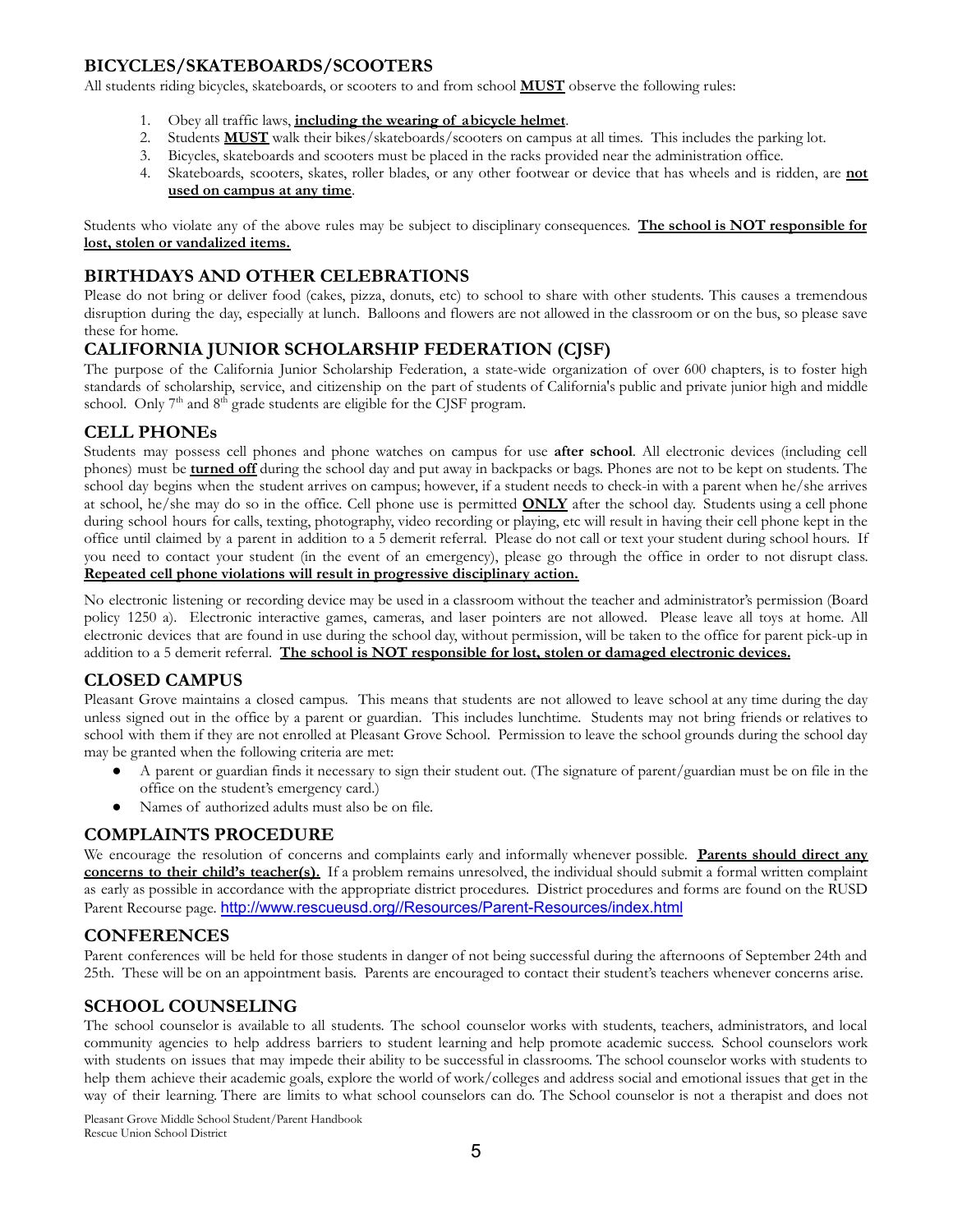provide ongoing therapy. When ongoing therapy is needed, the school counselor will work collaboratively with parents/guardians to assist in locating outside resources. Requests for school counseling can be made by parents, students, and teachers either through email, phone call or paper forms outside of the school counseling office. To contact the counselor directly please, call (530) 672-4400 or e-mail [ltodoroff@rescueusd.org](mailto:ltodoroff@rescueusd.org)

#### **DELIVERIES TO YOUR STUDENT AT SCHOOL**

Our staff recognizes the importance of providing students with sustained, uninterrupted instruction. Interruptions and distractions must be limited to ensure that teachers can dedicate classroom time to the instruction of students. Please make arrangements with your student before school to eliminate the need to have your student called out of class. Please do not call or text your student during school hours. If you need to deliver something to your student, please go through the office in order to not disrupt class. Students will be sent a notice from the office to come pick up their item(s) between classes. It is the student's responsibility to come to the office and check for such things at break, between classes, at lunch, or after school.

#### **DISCIPLINE**

#### **Our goal is to provide a safe environment for all students that encourages learning.**

#### The standard for behavior is: **Be respectful**, **be responsible**, and **be safe**.

Our goal is to help students make positive, healthy choices that include adherence to school rules. Positive behavior is recognized through our Student Recognition Program. A student who chooses not to adhere to the rules will be subject to disciplinary consequences. Behavior is considered appropriate when students are diligent in study, neat and clean, careful with school property, and courteous and respectful toward their teachers, other staff, other students, and volunteers. Our commitment is to provide a safe environment to encourage our students to learn.

#### **Bullying/Harassment**

Students have the right to be free from threats, intimidation, inappropriate teasing and name-calling that create an intimidating and/or hostile school environment. Bullying/Harassment can have significant effects on students and can lead to even more serious retaliatory behaviors. We are committed to maintaining a school environment that is free from bullying and harassment. Since harassment and bullying often occur when adults are not present, it is important for students who are victims OR bystanders to report these incidents to teachers, yard supervisors, administration, or other school personnel immediately. The school administration takes all reports of bullying, harassment and retaliation seriously and will respond with appropriate and significant disciplinary action (Ed Code 48900, BP 5131).

#### **Bullying/Cyberbullying**

Bullying is repeated exposure over time to negative aggressive actions and a power imbalance where victims do not feel that they can make the bully stop. Bullying can take many forms, including physical, verbal, psychological, relational, or cyberbullying.

Cyberbullying is bullying using electronic information or communications (text or images) to humiliate, harass, tease, intimidate, threaten, or slander one or more persons. If the act of cyberbullying has a negative impact on the victim's academic performance, or creates an intimidating, hostile, or offensive educational environment, the offending student is subject to school discipline. Cyberbullying through the use of any school district owned, operated, and supervised technologies is prohibited. Administration or a designee may report allegations of cyberbullying to law enforcement authorities.

#### **Harassment/Sexual Harassment**

Harassment is one or more specific, unrelenting and unwanted acts that are related to race, gender, sexual orientation, disability, etc, and/or create a hostile educational environment. Harassment can occur even if the behavior is not directed at the individual who feels harassed. Harassment can have significant effects on students and can lead to even more serious retaliatory behaviors.

Sexual harassment of any student by another student, an employee or other person at school or at a school-sponsored or school-related activity is prohibited. Any student who engages in sexual harassment of anyone at school or a school-sponsored or school-related activity is in violation of this policy and shall be subject to disciplinary action (BP 5145.7). Sexually harassing behaviors that will not be tolerated include, but are not limited to unwelcome sexual flirtations, contact, rumors, jokes, stories, drawings, pictures, gestures, threats, verbal abuse, comments or sexually degrading descriptions. Students may not bring to school or have in possession any material depicting or describing indecency, obscenity or sexual behavior.

#### **MERIT PROGRAM**

Pleasant Grove utilizes a merit system to monitor behavior of students. The system provides record keeping for privileges. All students are given 100 Merits **at the beginning of each trimester**. Merits can be deducted for unacceptable behavior (eg. dress code violations, class disruptions, tardiness, gum chewing, and all suspendable offenses). All students must have a minimum of **80 merits** per trimester to participate in extracurricular activities, including but not limited to sport tryouts, sports, dances, reward activities, student council, end of year activities, promotion ceremony, etc. **A minimum number of 275 total merits are**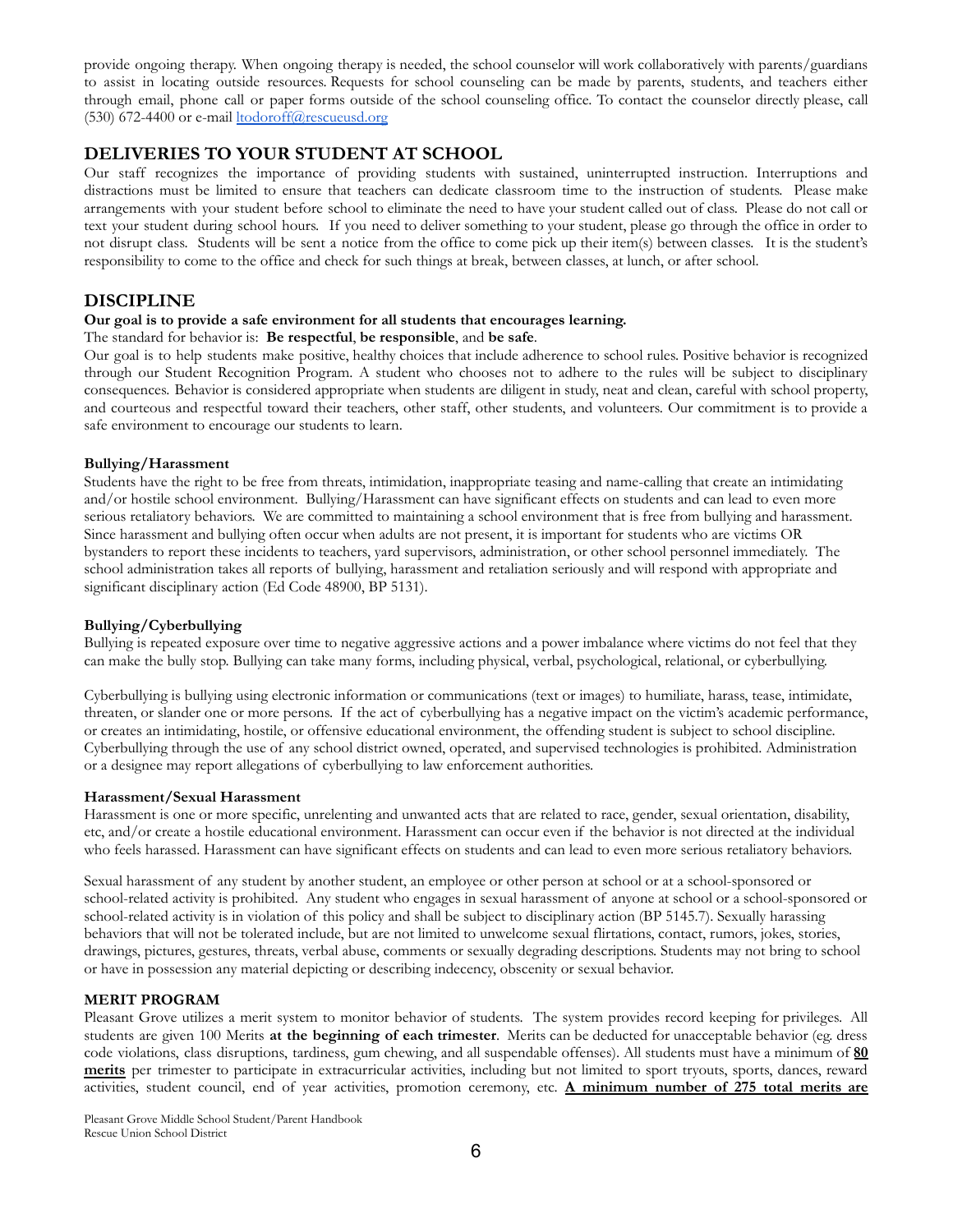#### required for all students to attend the end-of-the-year activities. For 8<sup>th</sup> grade students, this includes Sun Splash, 8<sup>th</sup> **Grade Dance and Promotion Activities.**

The Merit Program is only a record keeping system. Disciplinary action may be taken by an administrator and/or teacher in addition to the recording of demerits. Merit losses for referrals vary between 0 and 5. Administrative referrals and class suspensions may be accompanied by a loss of 10 to 20 merits. A suspension (including class suspensions) will result in a loss of between 10 and 20 merits, depending on the duration of the suspension. Any student suspended in the third trimester will not be permitted to participate in the end-of-the year activities. For 8<sup>th</sup> grade students this includes, but is not limited to, 8th grade trip, the 8th grade party, or the promotion activities, regardless of merits. **Students who lose 25 merits in a trimester may be required to attend a conference with their parent/guardian and an administrator.**

#### **Merit Recovery**

Students have the opportunity to earn back 5 lost merits each trimester through completion of 1 hour of community service. One time per school year students who lose 10 merits for a single offense may retrieve 10 merits by completing 3 hours of community service. Students may only complete 1 merit recovery in any trimester (5 merits or 10 merits). **Merits must be recovered in the same trimester during which they were lost.** All merit recovery is voluntary and must be completed in order to regain privileges. Merit Recovery forms are available through the school website and in the school office and must be completed/returned to the office by the due dates listed on the form.

#### **Referrals**

Students will be issued a Discipline Referral for inappropriate conduct resulting in a loss of a minimum of 5 merits. Students who receive more than 5 discipline referrals in a trimester will be subject to progressive disciplinary consequences that may include school suspension. After-school detention(s), class/in-house suspensions, and home suspensions are possible consequences for behavior infractions. If a student does not attend an assigned detention, two detentions will be assigned. If either of these two detentions is missed, in-school suspension is the consequence for the second offense. (Exceptions to a Detention "no-show" are if a student is absent on the day of the assigned detention or if a parent requests rescheduling prior to the assigned day of the detention. For these exceptions, students will simply be reassigned a make-up detention.) **Students who lose 25 merits in a trimester will be subject to a conference with their parent/guardian and an administrator to discuss subsequent alternative consequences.**

#### **Alternative Consequences to Home Suspension:**

Parent Attends School: A parent may elect to attend school with their child for the entire school day with 24 hrs notice. Please sign in at the office by 7:45am and sign out at 2:05pm. Parents are expected to model the school rules and reinforce appropriate conduct at school. Student and parent must remain on campus the entire day, including lunch. Please note, at times, due to COVID parents may not be eligible to be a visitor on campus.

Serious discipline infractions including but not limited to bullying, harassment, sexual harassment, cyber bullying, drugs, and weapons will be addressed in accordance with school and district policy, and may include immediate implementation of Home Suspension and/or Recommendation for Expulsion.

#### **Diversity and Racism**

Recognizing and valuing diversity creates a school environment that is welcoming and productive. The California Education Code states: "All pupils have the right to participate fully in the educational process, free from discrimination and harassment. Harassment on school grounds directed at an individual on the basis of personal characteristics or status creates a hostile environment and jeopardizes equal educational opportunity as guaranteed by the California Constitution and the United States Constitution (Ed Code 201)." Harassment based on personal characteristics or status will be viewed as significant and will be addressed with significant disciplinary action.

At Pleasant Grove, we appreciate diversity and make every effort to guarantee the rights, safety and learning opportunities of all students. In working to accomplish our goal of establishing a bias-free environment, the Pleasant Grove staff and administration will uphold the Education Code as it states: "There is an urgent need to prevent and respond to acts of hate violence and bias-related incidents that are occurring at an increasing rate in California's public schools. California's public schools have an affirmative obligation to combat racism, sexism, and other forms of bias, and a responsibility to provide equal educational opportunity (Ed Code 201)." Any act of racism or discrimination will be viewed as significant and will be addressed with significant disciplinary action.

#### **Dress Code**

(BP 5132)**:** The appropriateness of clothing in question as per this dress code will be left to the discretion of the school administration. The school administration recognizes that fashion trends may pose challenges for students in finding appropriate clothing; however, it is important to maintain a proper learning environment. Parents/guardians and students are requested to take the proper steps to ensure their clothing meets the standards of the dress code. The appropriateness of clothing will be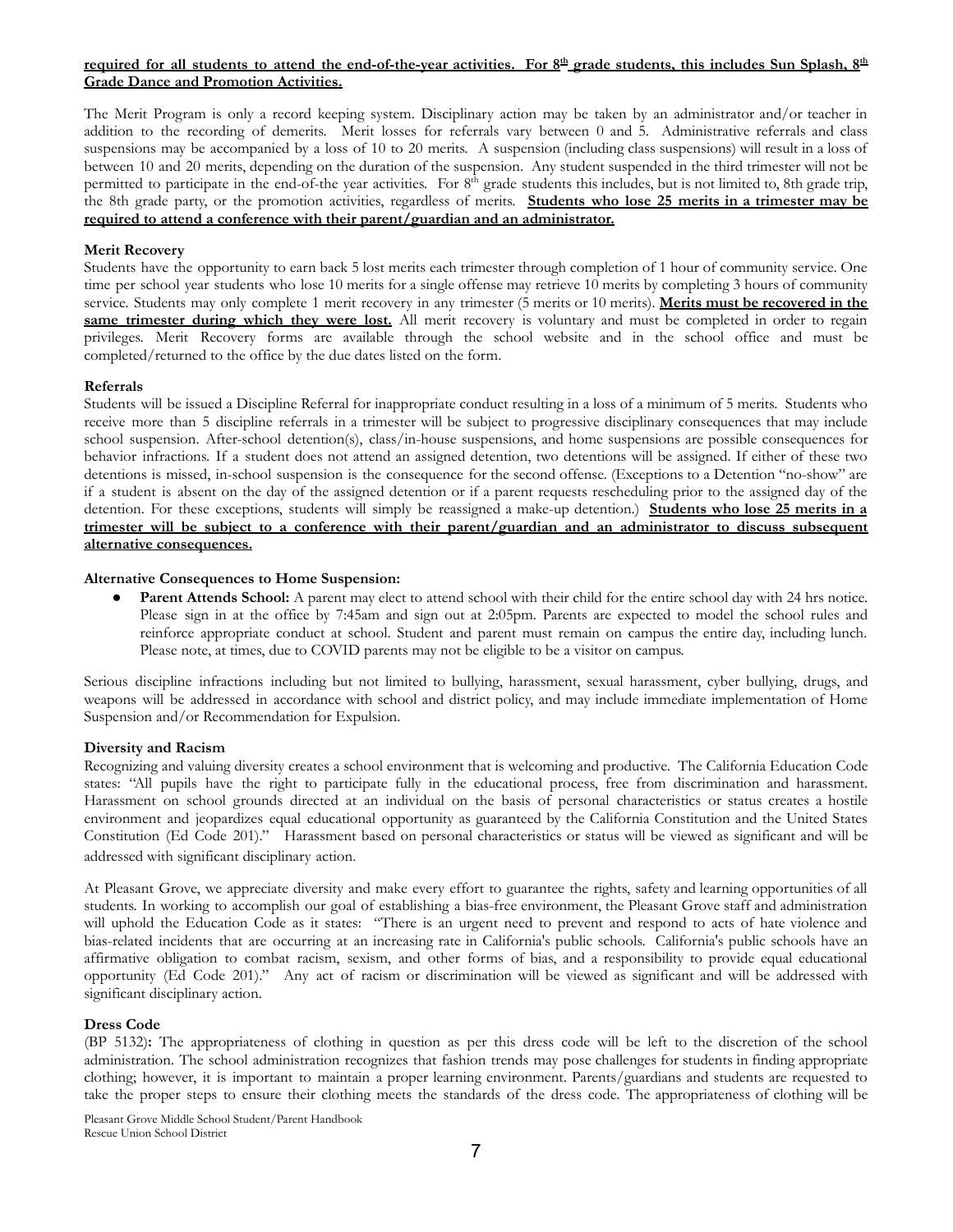determined by the way the clothes fit as the student participates in the regular activities of the school day (e.g. walking, sitting, standing, or moving). Inappropriately dressed students will be sent to the office with a discipline referral to change inappropriate clothing with their P.E. clothes. (Once a dress code violation has been identified, the student cannot "cover up" the violation with a sweatshirt, jacket, etc.; they must change the clothes in violation of dress code.) Violation of the dress code will result in a Discipline Referral and the loss of 5 merits for each offense. Repeated violations will result in further disciplinary action. The Dress Code is enforced at all school-sponsored activities, including dances and field trips.

The following dress code guidelines apply to all regular school activities:

- 1. Extreme or inappropriate make-up, hair color, or hair style resulting in a disruption of instructional activities is not acceptable. Hair that impairs vision or eye contact is not appropriate.
- 2. Shoes must be worn at all times.
- 3. Clothing, jewelry, and personal items shall be free of writing, pictures, or other insignia which are crude, vulgar, profane, or sexually suggestive or which advocate racial, ethnic, or religious prejudice or promote the use of drugs, alcohol, tobacco, weapons, or violence.
- 4. All clothing shall be appropriate for school. Garments shall conceal undergarments at all times.
	- The hem of all skirts and dresses shall not be more than a minimum length of 5 inches above the knee. (A 3X5 index card will be used for measurement). Tears in jeans may not expose skin higher than 5 inches above the knee.
	- All shorts must have a 5 inch or longer inseam.
	- Pants should be worn at or above the hip with no undergarments showing.
	- No revealing clothing may be worn including low-cut (no cleavage) tops, bare midriff tops, strapless tops, halter tops, and garments with excessive holes or fraying. **ALL** top straps must be at least 1" wide. Personal parts of the body must not be inappropriately exposed. See-through garments are not allowed without proper undergarments underneath. A bandeau is considered a "bra" and must not be visible.
	- No gang affiliated attire, including bandanas, may be worn.
	- Pajamas, sleepwear, slippers, blankets or other bedtime clothes are not allowed unless there is a special spirit day deeming this as acceptable.
	- Swim/beachwear may not be worn.
	- Chains, large earrings, and or jewelry with protrusions/sharp edges are not allowed.
	- No high heels taller than an inch. Students need to be able to quickly evacuate if there is an emergency.
- 5. Hats, caps, hoods, and other head covering shall not be worn indoors. California Public Schools are required to allow students and staff to wear hats or other protective sun-wear outdoors during the school day. "Hats or other protective sun wear" means hats and/or other clothing that protects the student's skin from exposure to the sun. Included in this category are baseball caps and visors. Bandanas, beanies, stocking caps, or similar items are not included in the sun-wear category. Students may only wear hats when they are outside. If a P.E. activity is in the gym or classroom, students may not wear hats.

#### **Drugs - "No Tolerance" Policy**

Rescue District maintains a "No Tolerance" policy with regards to student use, possession, distribution, sale, or being under the influence of alcohol, illegal drugs, controlled substances, "look-alike" drugs, steroids, or possessing drug paraphernalia (including Vape Pens) on the school premise or at any school function (home or away). These are strictly prohibited and any student found in violation of the Education Code covering these prohibited substances will be immediately suspended, may be cited by law enforcement, and may be recommended for expulsion. This includes the unlawful possession, distribution, or sale of prescription medications.(Please see Grounds for Expulsion.)

#### **Student Rights**

At Pleasant Grove we respect students and the rights given to them by the constitution. In respecting those rights, students will always be given the opportunity to present their perspective in situations regarding misbehavior. In addition to this, many sources of information will be sought out and taken into consideration as situations may require.

#### **Respect for Staff**

It is the job of all staff on campus to ensure that all students are safe and have the opportunity to learn. In order to carry out the duties of their job, it is important for all staff members to be treated with respect. This means students must act and speak in a manner that recognizes the staff's authority in the classroom, on the school campus and at school related events. All pupils shall comply with the regulations, pursue the required course of study, and submit to the authority of the teachers of the schools (Ed Code 48908). Students are to respond courteously to the direction of staff members even if they are in disagreement with the direction being given. If a student has questions or concerns about the direction(s) they are being given by staff, the student is still expected to comply with the directions, unless it is illegal or unethical. Then, at an appropriate time, the student should talk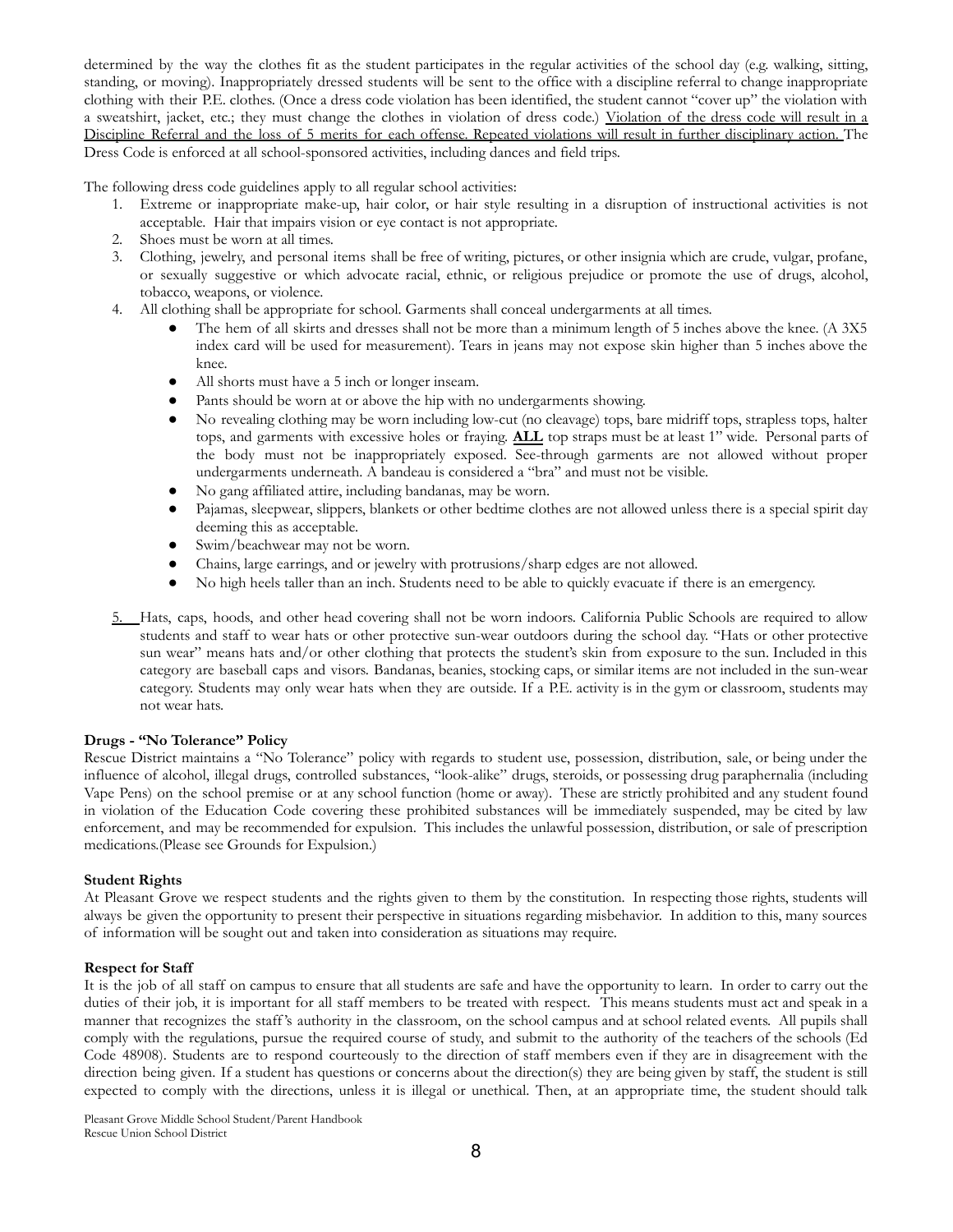individually with the staff member to explain his or her concerns regarding the direction given. Students who demonstrate disrespectful behavior toward staff members will be subject to appropriate discipline.

#### **Suspension from Class by a Teacher**

A teacher may suspend a student from class for any of the acts enumerated in the discipline guidelines. (Ed Codes 48900 and 48900.2). The teacher will inform the parent or guardian of the class suspension. Parental attendance may be required on the day the student returns to class or within <u>one week</u> thereafter. (Board Policy 5144.1b, Education Code 48900.1) Students who are repeatedly suspended from class may be subject to home suspension.

(CA Labor Code 230.7): "Current law enables parents/guardians to be absent from work without endangering their employment status in order to attend a portion of their child's school day at a teacher's request. Besides furthering improved classroom behavior, such attendance can promote positive parent-child interactions."

#### **Grounds for Suspension or Expulsion (Ed Code Sect. 48900)**

If a student is suspended from school, he/she will lose the right to attend school and school activities. School suspension will result in the loss of merits. A student may be suspended or expelled for any of the acts listed below if the act is related to a school activity or school attendance occurring at any district school or within any other school district, including but not limited to the following circumstances:

- 1. While on school grounds.
- 2. While going to or coming from school.
- 3. During the lunch period, whether on or off the school campus.
- 4. During, going to, or coming from a school-sponsored activity.

Ed Code Sec. 48900

- a. Caused, attempted to cause, or threatened to cause physical injury to another person.
- b. Possessed, sold, or otherwise furnished any firearm, knife, explosive or other dangerous object. (Includes lighters, matches, BB guns, firecrackers, poppers.)
- c. Unlawfully possessed, used, sold or otherwise furnished, or been under the influence of any controlled substance, alcoholic beverage, or intoxicant of any kind.
- d. Unlawfully offered or arranged or negotiated to sell any controlled substance, and alcoholic beverage, or an intoxicant of any kind, and then sold, delivered, or otherwise furnished to any person another liquid, substance, or materials as a controlled substance, alcoholic beverage, or intoxicant, or "look alike" drug substances.
- e. Committed robbery or extortion.
- f. Caused or attempted to cause damage to school property or private property.
- g. Stole or attempted to steal school property or private property.
- h. Possessed or used tobacco.
- i. Committed an obscene or vulgar act or engaged in habitual profanity or vulgarity. This includes "pantsing" oneself or others.
- j. Possessed, used, unlawfully offered, arranged or negotiated to sell any drug paraphernalia.
- k. Disrupted school activities or otherwise willfully defied the valid authority of supervisors, teachers, administrators, or any school personnel engaged in the performance of their duties. This includes the tampering of school documents or the forging of signatures.
- l. Knowingly received stolen school property or private property.
- m. Possession of an imitation firearm.
- n. Committed or attempted to commit a sexual assault as defined in Penal Code 261, 266c, Penal Code 286,288,288a or 289, or committed a sexual battery as defined in Penal Code 243.4.
- o. Harassed, threatened, or intimidated a student who is a complaining witness or witness in a school disciplinary proceeding for the purpose of either preventing that student from being a witness or retaliating against that student for being a witness, or both.
- p. Unlawfully offered, arranged to sell, negotiated to sell, or sold the prescription drug SOMA.
- q. Engaged in, attempted to engaged in, hazing as defined in EC 32050
- r. Engaged in an act of bullying, including, but not limited to, bullying committed by means of an electronic act, as defined in subdivisions (f) and (g) of section 32261, directed specifically toward a pupil or school personnel.
- Aids or abets the infliction or attempted infliction of physical injury to another person.

Ed Code Sec. 48900.2

Committed sexual harassment as defined in Education Code 212.5, provided that the conduct is considered by a reasonable person of the same gender as the victim to be sufficiently severe or pervasive to have a negative impact upon the victim's academic performance or to create an intimidating, hostile or offensive educational environment in grades 4-12.

Ed Code Sec. 48900.3: Committed hate violence in grades 4-12.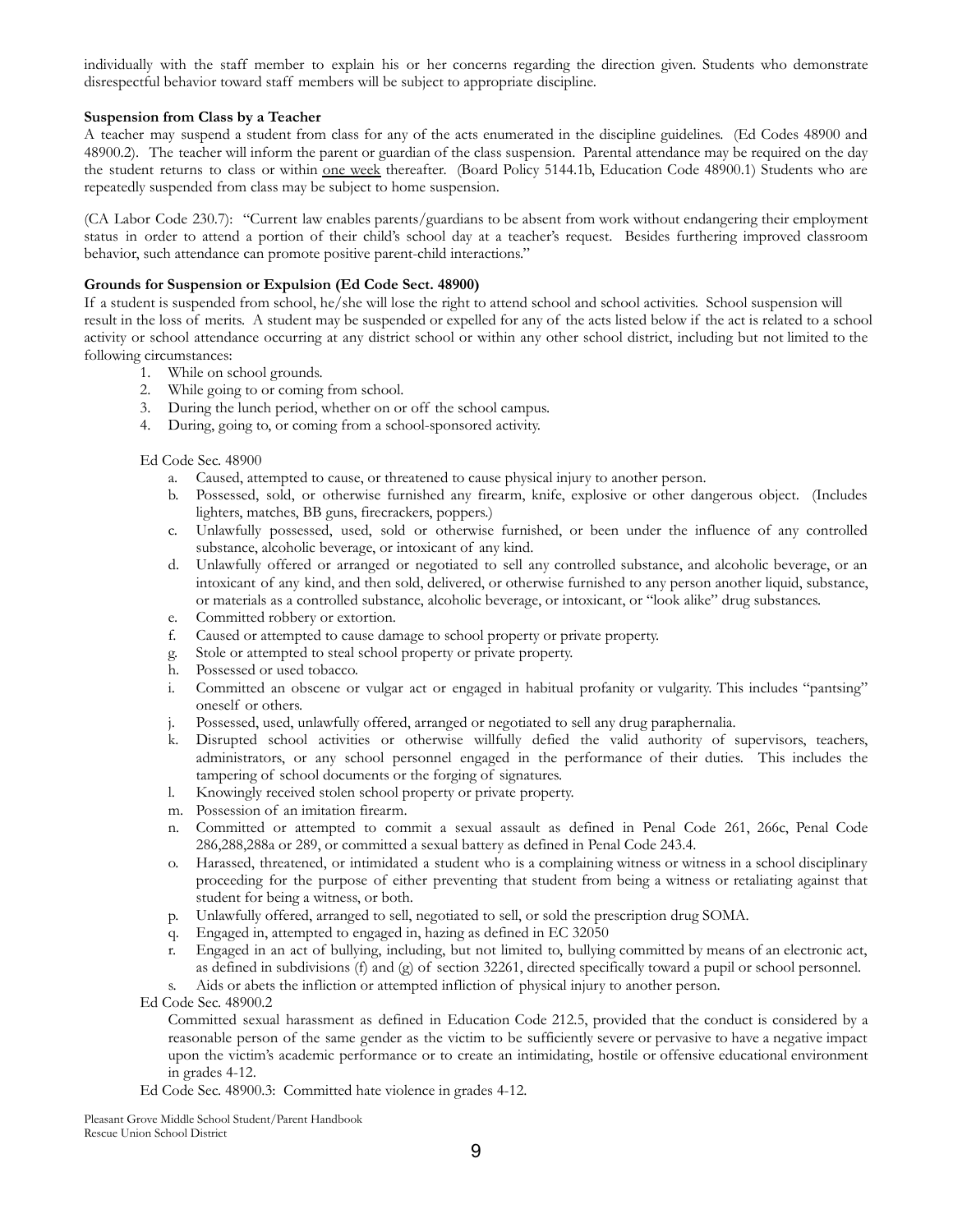#### During the suspension period the student may not be on any school campus in the district for any reason.

#### **Expulsion (Ed Code Sect. 48900)**

- A. Mandatory Suspension, Recommendation for Expulsion and Expulsions
	- 1. Education Code Section 48915C requires a principal or superintendent to immediately suspend and recommend expulsion of a pupil that he or she determines has committed any of the five following acts at school or at a school activity off school grounds:
		- a. Possessing, selling, or otherwise furnishing a firearm.
		- b. Brandishing a knife at another person.
		- c. Unlawfully selling a controlled substance listed in Health and Safety Code Section 11053.
		- d. Committing or attempting to commit a sexual assault or committing a sexual battery, as defined in Education Code Section 48900(n).
		- e. Possession of an explosive as defined in 18USC921.
	- 2. Under Section 48915(d), if the governing board or hearing panel finds that the student did in fact commit one of the five acts listed above, the governing boardshall order a pupil expelled. No exceptions.
- B. Mandatory Recommendation for Expulsion; Permissive Expulsions.
	- 1. Education Code Section 48915(a) identifies grounds on which a recommendation for expulsion must be made unless the expulsion is not appropriate because of particular described circumstances. These grounds are:
		- a. Causing serious physical injury to another person except in self-defense;
		- b. Possessing any knife, explosive, or other dangerous object of no reasonable use to the pupil;
		- c. Unlawful possession of any controlled substance listed in Chapter 2 (commencing with Section 11053) of…the Health and Safety Code, except for a first offense for the possession of not more than one avoirdupois ounce of marijuana, other than concentrated cannabis;
		- d. Robbery or extortion.
		- e. Assault or battery upon a school employee, as defined in Penal Code Sections 240 and 242.
- C. Permissive Recommendation for Expulsion and Permissive Expulsions.
	- 1. A principal or superintendent may recommend expulsion and a governing board may order a pupil expelled upon a finding that the pupil violated Sections 48900(a) through (o), 48900.2, 48900.3, or 48900.4. However, there may be some overlap with 48915(a) and, which require mandatory recommendations or mandatory expulsions.

#### **Appeal Process for Disciplinary Actions**

This process applies to disciplinary actions other than suspension or exclusion. (Appeal for either suspension or expulsion is outlined in board policy). If a student chooses to appeal a disciplinary action, these are the procedures to follow. This process must begin within one week of receiving a disciplinary action.

- 1. Student discusses the action with the teacher or other staff member who issued the disciplinary action.
- 2. If the student's appeal is denied, the student may request a parent to discuss the disciplinary action with the teacher or staff member who issued it.
- 3. If the parent's appeal is denied, the parent may request a meeting with the teacher or staff member and an administrator.
- 4. If the parent's appeal is denied by an administrator the parent may request a meeting with the superintendent.

**Enforcement of the Discipline Plan:** When misconduct occurs, staff shall implement appropriate discipline and attempt to identify and address the causes of the student's behavior. Staff shall enforce disciplinary rules fairly, consistently and without discrimination (BP 5144a).

**Terrorist Threats:** In light of the tragic incidents that have happened in public schools across the country, we take very seriously threats to the safety of students, especially those involving weapons that can cause serious harm. Students must refrain from even joking about bringing weapons to school and harming other students. Terrorist threats will not be tolerated under any circumstance. Such threats create a hostile and fearful environment that seriously distracts from learning and threatens students' sense of security at school. Students who make or are conspirators in making terrorist threats will receive significant consequences and law enforcement will be contacted.

**Violence:** A safe environment is essential if students are to be focused and ready to take advantage of the learning experiences on campus. Part of a safe environment includes feeling unthreatened by the use of force or violence by others on campus. Students who are involved in the use of physical force or violence on another person on campus will be addressed with appropriate, significant disciplinary actions.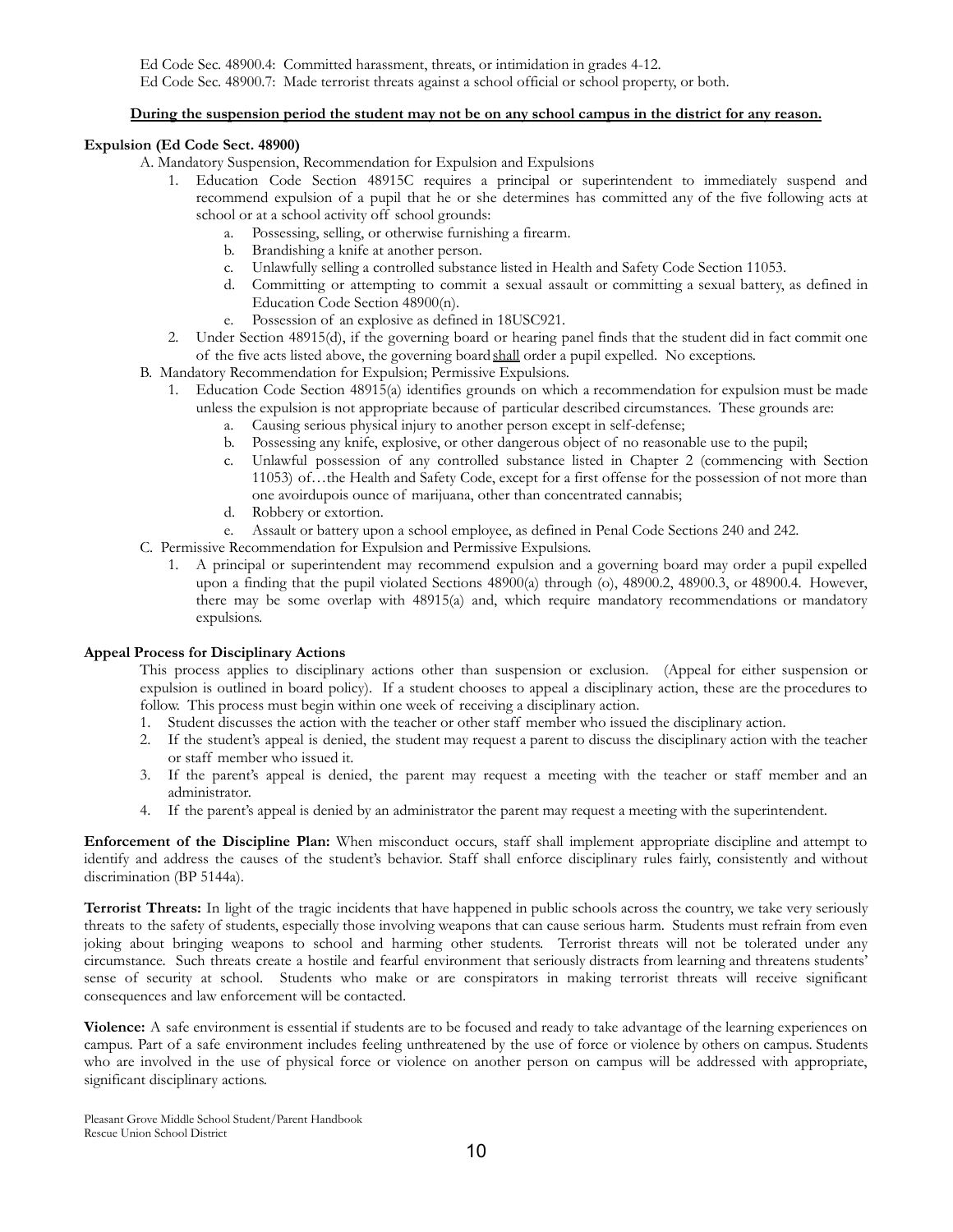**Weapons and Dangerous Instruments:** The Governing Board desires students at school to be free from the fear and danger presented by firearms and other weapons. The Board therefore prohibits students from possessing weapons, replicas of weapons, or dangerous instruments of any kind in school buildings, on school grounds or buses, or at any school related or school-sponsored activity away from school.(Exception: Students who create historical replicas of a weapon for a classroom assignment; arrangements must be made to store item in the office or the classroom.)**Any school employee may confiscate any** weapon, dangerous instrument, or replica from any person on school grounds under the power granted by the Board to maintain order and discipline in the schools and to protect the safety of students, staff, and the public (BP5131.7a).

#### **DISTRICT POLICY ON DISCRIMINATION**

The Rescue Union School District does not discriminate on the basis of race, color, national origin, sex, handicap (or disability), or age in any of its policies, procedures, or practices in compliance with Title VI of the Civil Rights Act of 1964 (pertaining to race, color, and national origin), Title IX of the Education Amendments of 1972 (pertaining to sex), Section 504 of the Rehabilitation Act of 1973 (pertaining to handicap) and the Age Discrimination Act of 1975. This nondiscrimination policy covers admission and access to, and treatment and employment in, the District's programs and activities, including vocational education. Inquiries regarding the equal opportunity policies, the filing of grievances, or to request a copy of the grievance procedures covering discrimination complaints may be directed to:

Rescue Union School District Superintendent Office

- 2390 Bass Lake Road
- Rescue, CA 95672

The lack of English language skills will not be a barrier to the admission and participation in the District's program.

#### **EMERGENCY INFORMATION**

Emergency cards are the school's most efficient method of contacting a student's parent/guardian in the event of an emergency. Parents must fill out information on the Aeries Parent Portal prior to receiving their schedule. Please inform the office of any changes. Students will not be allowed at school if their emergency card is not on file. Students may only be released to individuals listed in the emergency contacts.

#### **EMERGENCIES ON CAMPUS**

If there is an emergency on campus requiring the early release of students, parents will be notified and a checkout system will be put into place. Students will only be released to adults whose name appears on the student's emergency card. If students are evacuated to another area, the parents will be notified of the evacuation and where students are being moved. A checkout system will be in place at the evacuation site.

#### **Emergency Anaphylaxis Treatment Annual Notification to Parents**

California Education Code 49414 authorizes Rescue Union School District to provide epinephrine auto-injectors to trained personnel to use to provide emergency medical aid to persons suffering from an anaphylactic reaction.

Anaphylaxis is a rapid, severe allergic response triggered by insect stings, foods, medications, latex materials, exercise, or in rare cases by unknown causes. This is a life-threatening allergic condition, requiring immediate treatment. Administering epinephrine to students during a medical emergency may help to ensure the student's health and safety at school. Therefore, the Rescue Union School District has adopted a policy for standing orders or to provide life-saving epinephrine to students who are in need of such treatment.

This policy states that a credentialed, licensed school nurse or trained, unlicensed school staff under the direct or indirect supervision of the credential school nurse (or supervisor of health), may administer epinephrine in the form of an epinephrine auto-injector during a severe, life-threatening allergic reaction. The epinephrine auto-injector delivers a pre-measured, sterile, single dose of epinephrine by direct injection through the skin.

#### **EMERGENCY SCHOOL CLOSURE**

District Office (530) 677-4461 Transportation (530) 672-4310

In the event of school closure, due to weather condition (i.e., snow, ice), information will be transmitted and/or available on the following radio stations and television channel.

KRAK FM 98.5

**RADIO:** KHYL FM 101.1 **TELEVISION:** Channel 3 KCRA<br>
KAHI AM 950 **Channel 10 KCTV** Channel 10 KCTV KFBK AM 1530 Channel 13 KOVR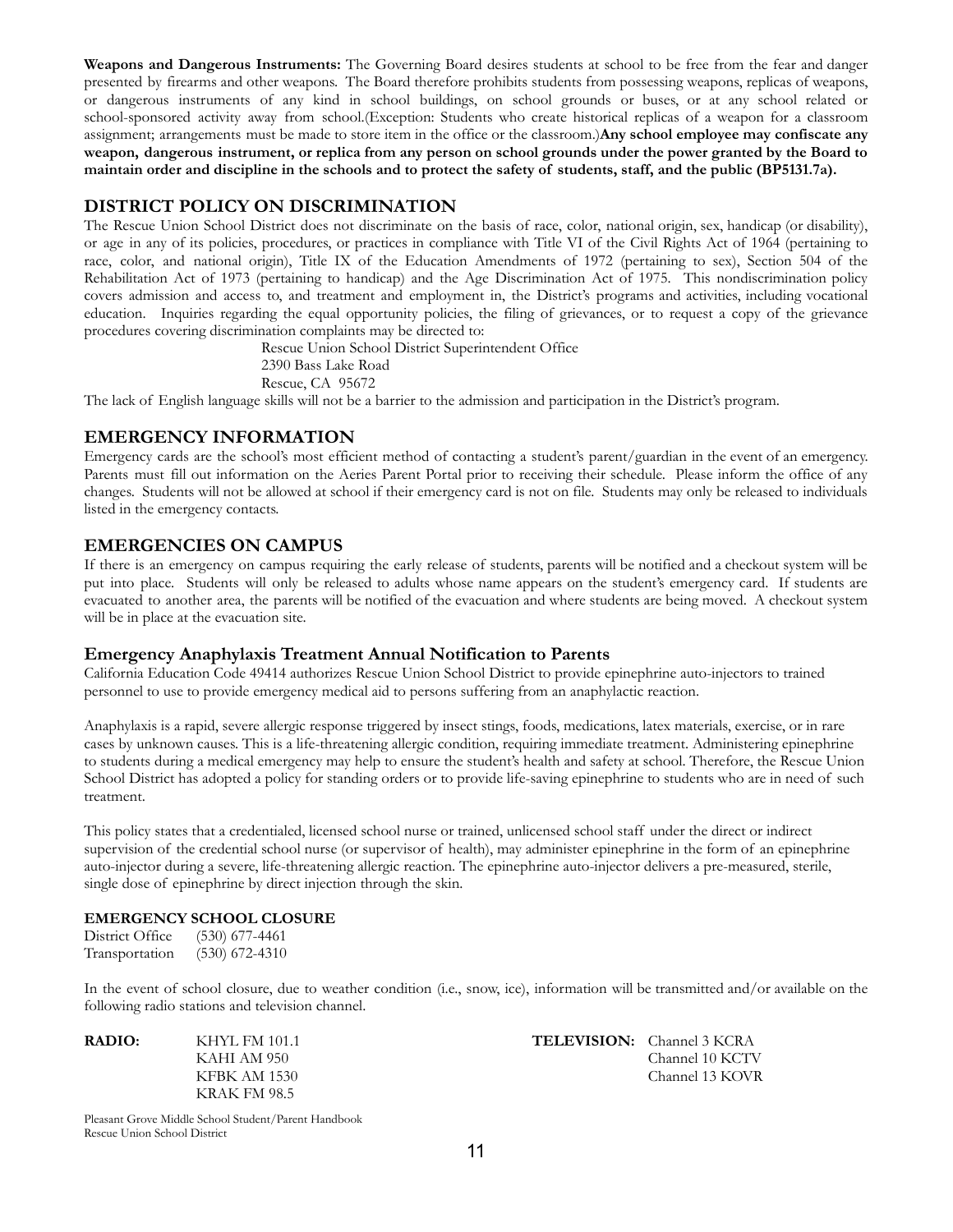In addition, you may expect a telephone message regarding any unexpected closure. If school closure is necessary during school hours, the RUSD will follow these procedures:

- 1. Activate radio/television information network
- 2. Activate site telephone trees and "All-Call" system
- 3. Alert transportation department regarding any necessary transportation modifications.

**PARENT NOTE:** Please discuss with your children any procedures they should follow once they arrive home if school closure is necessary and children return home early.

**LIBRARY / TEXTBOOKS** (A copy of this policy is given to students when textbooks are checked out at the beginning of the year. Full version of this policy can be found on the on-line version of the handbook a[twww.mypleasantgrove.com.](http://www.mypleasantgrove.com)

#### **LUNCH**

Yard duty supervisors monitor the lunch area to ensure students' safety and well being. Their instructions are to be followed just the same as any other staff member. Students who do not follow the lunch area rules or the instructions of the yard duty supervisors will receive appropriate discipline. The lunch area is expected to be clean and orderly for the sake of all students. Reduced meal applications are available in the office for those who are eligible. It is advisable to store funds on your student's lunch account in case your student forgets or loses his/her lunch. You may make a payment on-line through the https://family.titank12.com/income-form/new?identifier=7O4S3M website (Payments take 24 hours to post). A link to the website can be found at [www.pleasantgrovepumas.org](http://www.pleasantgrovepumas.org) or [www.rescueusd.org.](http://www.rescueusd.org)

#### **Lunchtime Expectations**

- WALK to the lunch area using a quiet appropriate voice.
- Take your place in line. No place holding or cutting.
- Treat EVERYONE including lunch supervisors, servers, and your peers with respect. Use "please" and "thank you."
- When you are finished eating, wait to be excused by the table group (All trash needs to be thrown away before the table group will be excused).
- Students who are not eating lunch may be allowed to go outside to the green tables and sit.
- Students must stay off the bleachers, stage, and mats at all times unless instructed otherwise.
- Students must have a **Hall Pass** to leave the lunch area. Passes may be obtained by any staff member.
- Students are to **clean up after themselves** when they are finished eating and follow recycling guidelines (See Recycling Program).
- Food and drinks are to be consumed only in the designated eating areas.
- Sodas and caffeinated beverages, including energy drinks, are not allowed at school.
- No glass containers of any kind are allowed during lunch or any other time during the school day.
- Students are to comply with all directions given by lunch duty supervisors.
- Students are not to sit on the tops of the picnic tables or railings.
- Students are to stay within the designated boundaries of the lunch areas.
- Running and athletic play should only take place on the courts or fields.
- Students participating in games must show good sportsmanship and work cooperatively with other students. Students who habitually argue during an activity will be removed from the game and possibly from future games.
- If a student checks out equipment, he/she must return the item at the end of the lunch period.

#### **Recycling Program**

The Rescue District is committed to promoting environmentally responsible practices at all schools. School sites maintain ongoing recycling and energy conservation programs that help students to develop knowledge and habits in support of these efforts. Paper recycling bins are located in every classroom. Lunchtime recycling programs include student participation in separating liquids, recyclables, and trash into appropriate designated receptacles. Students will learn about the lunchtime recycling procedures at the beginning of each school year.

#### **LOST AND FOUND**

Students who find clothing or items that don't belong to them should place them in the "Lost and Found" located in a large box outside the office. If smaller items or something of greater value (e.g. watch, wallet, glasses, or jewelry) are found, they should be turned in to the office. Students who have lost or misplaced items should periodically check the "Lost and Found" or the office.

#### **MEDICATION (E.C. 49423, 11753.1)**

If it is necessary to give a student medication during school hours, we will assist you as needed. The Health Aide/Nurse is not available during all school hours; therefore, a secretary or administrator may administer medication to your student in her absence. Pleasant Grove Middle School Student/Parent Handbook

Rescue Union School District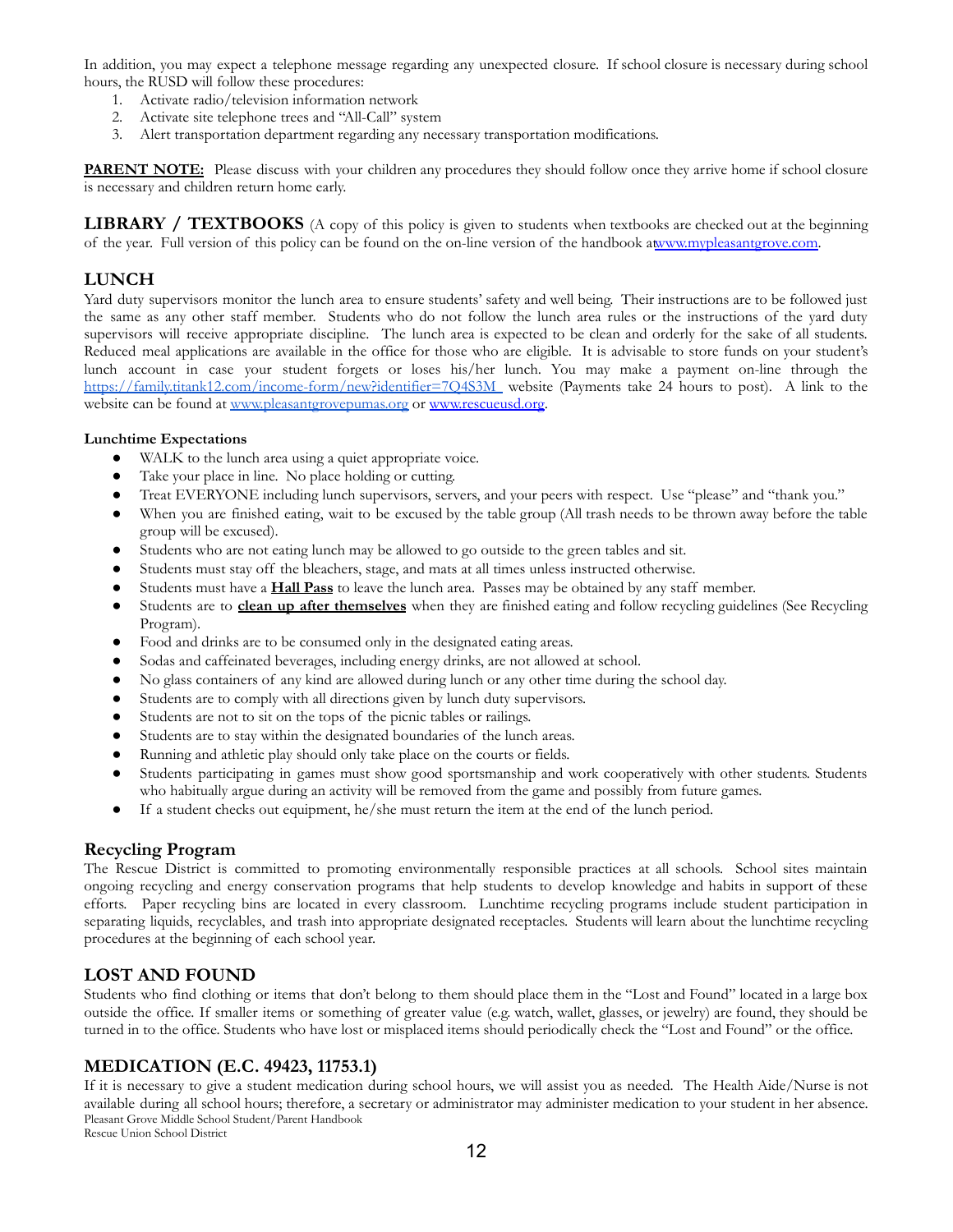In compliance with California Education Code Section 49423 or 11753.1, when an employee of the school district gives medication to a student, the employee must be acting in accordance with the **written directions of a physician and with the written permission of the student's parent or legal guardian**. These authorizations must be renewed whenever the prescription changes and at the beginning of each school year. Additional requirements may be necessary for field trips.

The prescription label on a medicine container will not be accepted as a statement from the physician. Over-the-counter medications will be given only if prescribed by a medical doctor and a Parent/Guardian must authorize both. Over-the-counter includes but is not limited to non-aspirin pain relievers, cough drops, creams and ointments.

District policy requires all medications (including "over-the-counter" medicines) to be stored in the nurse's office and be administered only when the physician's and parent's signed permission is on file. **Students are not allowed to have medication** in their possession at school, walking to and from school, or on the school bus. This practice provides for the safety of all students on campus. The only exception to this policy is if the student's well being is in jeopardy unless he/she carries the medication (i.e. inhalers). Such cases will be determined with a written statement from a physician.

Medication must be provided to the school in the original container in which it was purchased, with the prescription label attached, and must be prescribed to the student to whom it will be administered. An adult must bring the medication to school along with the completed authorization forms. Forms are available in the school office. Parents are responsible to pick up any remaining medications at the end of the school year or they will be discarded.

#### **PASSES**

Students will be issued passes when it is necessary to leave the classroom or to enter the classroom late. Students must have a pass if they are out of class for any reason. Lunch tutorials and Library use at lunchtime also require a pass. In order to go to the office at any time, including lunch, a student must have a pass noting time, date and reason, signed by the teacher or designated lunchtime supervisor. Office personnel will not excuse a student who comes to the office between or during classes without a pass.

#### **PERSONAL PROPERTY**

The school is not responsible for the loss or damage, through acts of vandalism or theft, of student property. Prohibited items or anything causing a disruption will be confiscated. **Never bring large sums of money to school. Do not leave your backpack, purse or wallet out of your sight or unattended.**

#### **PHYSICAL EDUCATION**

The physical education program is structured to meet the needs and interests of all students. It is our desire that students have a positive and enjoyable physical education experience.

- **Dress/PE** Clothing/Participation: Students are expected to dress and participate everyday. Uniforms may be purchased in the office. During inclement weather sweatshirts and sweatpants may be worn.
- Excuses: Parent written excuses are only valid for three days. Students with health conditions lasting longer than three days may be excused only upon the recommendation of a physician. The physician's written instructions are to be given directly to the office and the student's physical education teacher. Students unable to participate in the regular PE or will be assigned a modified program by the teacher to accommodate the illness or injury described in the parent's/guardian's or physician's note. A PE make-up run schedule is posted in the PE locker rooms and on our website.

#### **Positive Behavior Intervention System (PBIS)**

Pleasant Grove is a PBIS school. PBIS is a proactive approach that schools use to improve school safety and promote positive behavior. The focus of PBIS is prevention, not punishment. Pleasant Grove offers multiple opportunities for students to receive positive recognition. Several positive recognition programs at Pleasant Grove are listed below

**Honor Roll:** Each trimester, students who achieve a 3.5 – 4.0 GPA in all subjects will be recognized as Honor Roll students. **Student of the Trimester:** Staff members select a student to be recognized for achievement in academic work, citizenship, extracurricular activities or other special efforts. Students are recognized in a ceremony each trimester. Letters are sent home inviting parents/guardians.

**Merit Program:** Students who have not lost merits all three years at Pleasant Grove will receive a seal of recognition on the promotion certificate.

Perfect Attendance: Awards are given to 8<sup>th</sup> grade students with perfect attendance for all three years during the promotion ceremony.

**Puma Pride Cards:** Students receive Puma Pride cards when they are caught doing something good on campus. Students can turn in the cards in the office and monthly drawing are done for prizes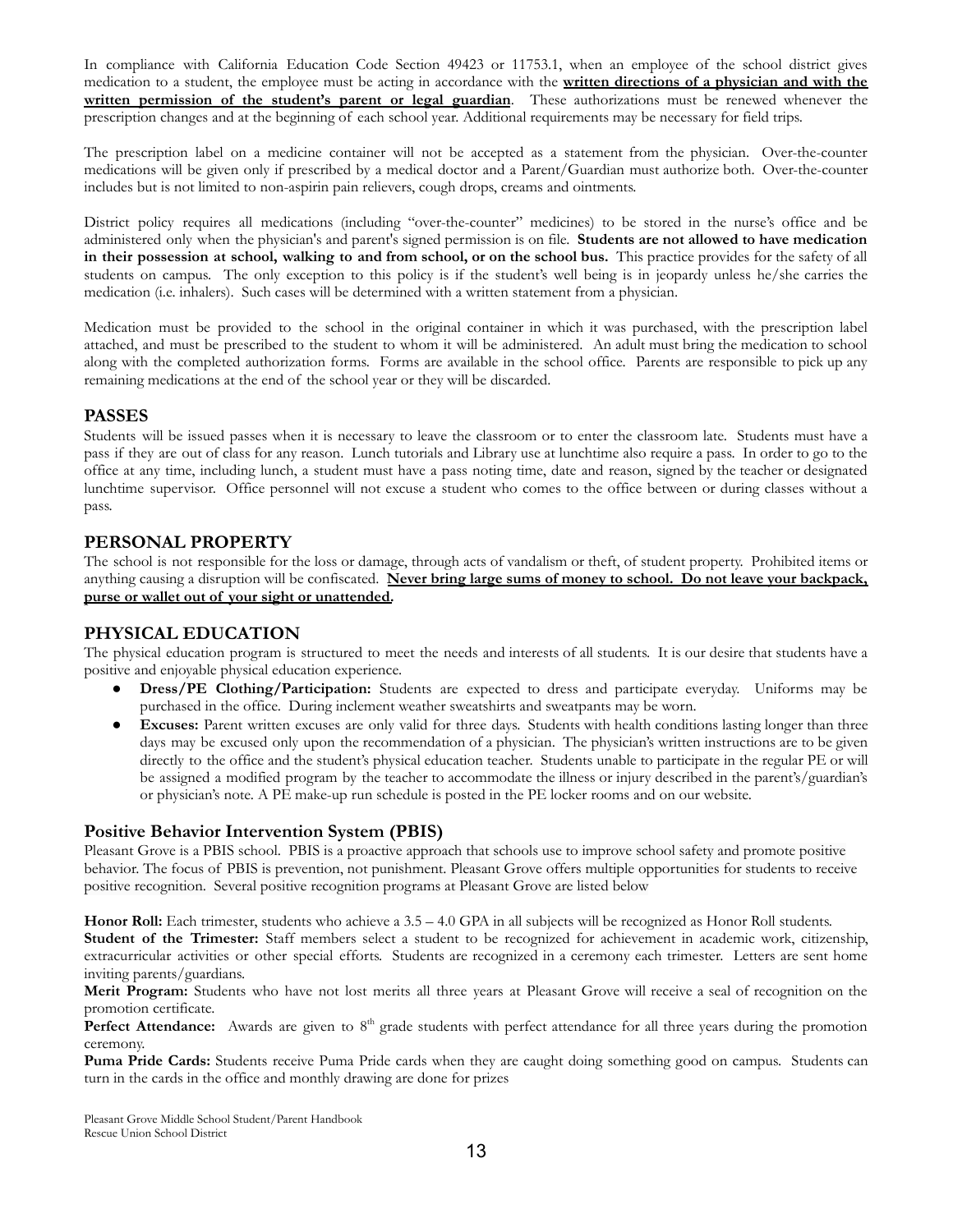Puma Pride Matrix: The Puma Pride Matrix outlines positive behaviors that should be displayed by students on our campus.

# **PRIDE MATRIX**

| Location                         | <b>Positive</b>                                                                      | <b>Respectful</b>                                                                                                                                                     | <b>Inclusive</b>                                                                                     | <b>Diligent</b>                                                                                                                                                      | <b>Engaged</b>                                                                                                                                                 |
|----------------------------------|--------------------------------------------------------------------------------------|-----------------------------------------------------------------------------------------------------------------------------------------------------------------------|------------------------------------------------------------------------------------------------------|----------------------------------------------------------------------------------------------------------------------------------------------------------------------|----------------------------------------------------------------------------------------------------------------------------------------------------------------|
| <b>Before</b><br><b>School</b>   | -Use appropriate<br>school language.                                                 | -Respect others'<br>personal space,<br>keeping hands to<br>self.<br>-Leave Gum at<br>Home.                                                                            | -Be welcoming to<br>others.                                                                          | -Phone is off<br>while on campus.<br>-Calmly stay in the<br>designated areas.                                                                                        | -Be prepared for<br>school, dressed<br>appropriately, cell<br>phone off, and<br>proper school<br>supplies.                                                     |
| In the<br><b>Classroom</b>       | -Make constructive<br>contributions.<br>-Use a growth<br>mindset.                    | -Speak to others<br>in a respectful<br>tone.<br>-Be quiet at<br>appropriate times.<br>-Respect personal<br>and school<br>property.                                    | -Value opinions and<br>Inviting feedback.                                                            | Getting to work<br>when the class<br>starts and stay on<br>task.<br>-Be prepared<br>every day.                                                                       | -Making eye<br>contact.<br>-On topic<br>conversations<br>-Focus on the<br>lessons.<br>-Respond<br>appropriately when<br>the teacher asks<br>class for answers. |
| <b>Between</b><br><b>Classes</b> | -Use appropriate<br>school language.<br>-Model<br>professional<br>Behavior.          | -Respect others'<br>personal space.<br>-Use appropriate<br>language.                                                                                                  | -Be aware of others.<br>-Hold doors for<br>others.                                                   | -Walk with a<br>purpose. - Want to<br>be on time.<br>-Begin going to<br>class when the bell<br>rings.                                                                | -Engage in friendly<br>conversation.<br>-Pick up trash.                                                                                                        |
| <b>Break</b>                     | -Use appropriate<br>school language.<br>-Contribute to<br>positive<br>conversations. | -Respect others'<br>personal space,<br>-Keep hands to<br>self.<br>-Respect school<br>facilities.<br>-Use appropriate<br>physical contact.                             | -Have constructive<br>conversations<br>without gossip.<br>-Build people up<br>not tear them<br>down. | -Keep the school<br>grounds clean:<br>Place trash in<br>proper receptacles<br>even if it is not<br>your trash.<br>-Follow the rules:<br>Stay in designated<br>areas. | -Listen to your<br>classmates.<br>-Promptly go to<br>your next class<br>when the bell<br>rings.                                                                |
| Lunch                            | -Use positive<br>language at your<br>table and during<br>activities.                 | -Listen to the<br>directions of<br>lunchtime staff.<br>-Respect others'<br>personal space.<br>-Respect others'<br>lunches.<br>-Clean your table<br>area during lunch. | -Welcome others to<br>games<br>and activities.                                                       | -Place trash in<br>proper receptacle:<br>put time and<br>effort into<br>cleaning up after<br>yourself and<br>encourage others<br>to do the same.                     | -Practice good<br>table manners and<br>engage in<br>appropriate back<br>and forth<br>conversations.                                                            |
| <b>Restroom</b>                  | -Use facilities<br>correctly.                                                        | -Respect others'<br>privacy and<br>personal space.                                                                                                                    | Be efficient to allow<br>others to use the<br>restroom facilities.                                   | -Take care of your<br>personal business.                                                                                                                             | -Use restrooms<br>quickly and quietly.                                                                                                                         |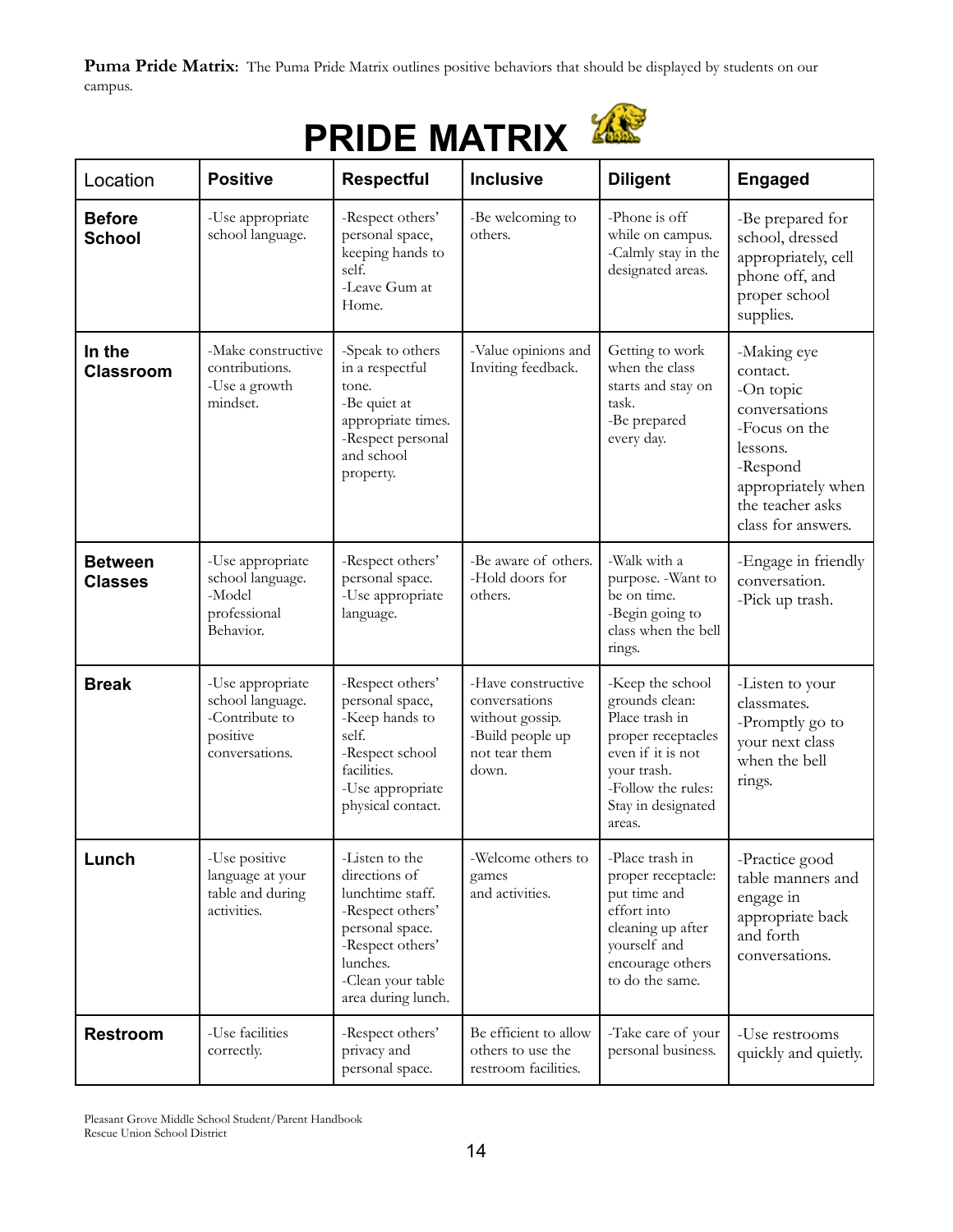|                                                  |                                                                | -Leave restrooms<br>clean.                                                         |                                                                                                                                |                                                                                         |                                                                                         |
|--------------------------------------------------|----------------------------------------------------------------|------------------------------------------------------------------------------------|--------------------------------------------------------------------------------------------------------------------------------|-----------------------------------------------------------------------------------------|-----------------------------------------------------------------------------------------|
| <b>Evacuations</b>                               | -Stay calm and<br>quiet.                                       | -Follow all<br>directions.                                                         | -Work together to<br>follow emergency<br>procedures.                                                                           | -Follow directions.<br>-Line up in order<br>on the blacktop.                            | -Actively listening<br>for directions.                                                  |
| Library                                          | -Use indoor<br>voice/whisper.                                  | -Respect others<br>and the books.                                                  | -Everyone belongs<br>in the Library.                                                                                           | -Have a task to<br>accomplish when<br>visiting the library.                             | -Read, complete<br>work, check out<br>books, return<br>books.                           |
| Locker<br>Room                                   | -Use appropriate<br>language and keep<br>comments positive.    | -Respect the<br>personal space of<br>others and keep<br>hands to self.             | -Be cooperative<br>with limited space<br>around you.                                                                           | -Get dressed<br>quickly and exit<br>the locker room as<br>soon as possible.             | -Pay attention to<br>surroundings and<br>make sure your<br>belongings are<br>protected. |
| <b>Extra-Curric</b><br>ular<br><b>Activities</b> | -Show<br>sportsmanship<br>during athletic<br>events/practices. | -Show good<br>sportsmanship<br>and be respectful<br>of opponents and<br>teammates. | -Support each other<br>in learning new<br>skills.                                                                              | -Get to your<br>activity on time.<br>-Try your best.                                    | -Stay in the activity<br>area.                                                          |
| <b>After School</b>                              | -Polite and<br>demonstrate<br>appropriate<br>goodbyes.         | -Respect others'<br>personal space,<br>keep your hands<br>to yourself.             | -Be polite to others<br>when leaving.                                                                                          | -Go to your<br>destination.                                                             | -Leave campus<br>with what you<br>need to succeed<br>the next day.                      |
| <b>Bus</b>                                       | -Keep<br>conversations<br>friendly.                            | -Keep your voice<br>at a low volume.                                               | -Invite others to sit<br>with you. Hold<br>your belongings on<br>your lap to provide<br>room for others to<br>sit next to you. | -Follow directions<br>from the bus<br>driver and<br>encourage others<br>to do the same. | -Greet your bus<br>driver each day and<br>wish your driver a<br>good day.               |

#### **PROMOTION ACTIVITIES (Board policy 6146.5)**

"To receive a promotion certificate, a student must have completed the prescribed course of study and meet district promotion criteria and have passing grades in all 8th grade classes with no more than one "F" or No Credit (excluding progress report grades) during the 8th grade year. In order to participate in the promotion ceremony, the student must meet the above criteria, and satisfy the school's citizenship requirements as stated in the student handbook." **To participate in the promotion activities (including promotion ceremony) students must meet the promotion requirements and have at least 275 merits. Additionally, students may not have been suspended in the third trimester.**

In addition to merit requirements, all debts, book loss, equipment damage, etc. must be cleared prior to the promotion activities in order to participate and to receive a promotion certificate. Students with serious disciplinary concerns may not be eligible to participate in the ceremony. Students with more than one "F" in the 8<sup>th</sup> grade are not eligible to participate in the promotion ceremony.

If a student chooses not to participate in the promotion ceremony, he/she may pick up the promotion certificate in the school office the week after the school year ends.

Distinguished Scholars: Students who earn a 4.0 GPA for all nine trimesters of 6<sup>th</sup>, 7<sup>th</sup>, and 8<sup>th</sup> grade will be recognized as Distinguished Scholars. From those students qualifying, a panel of staff members may select 2-3 representatives to present class speeches at the promotion activity.

#### **PROMOTION/RETENTION CRITERIA (Board policy 5123)**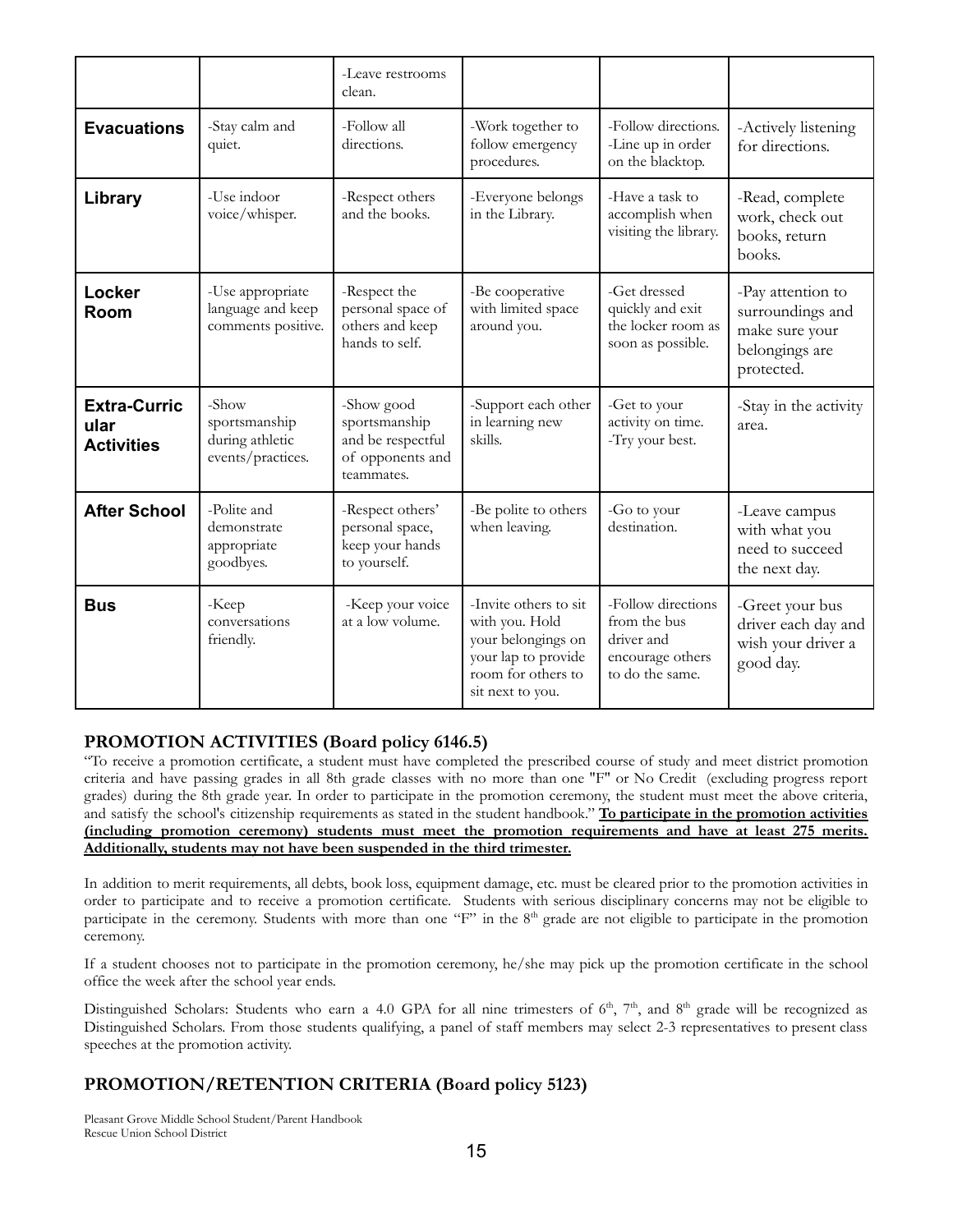Students shall be identified for retention on the basis of multiple measures. The following indicators of academic achievement shall be used:

- 1. **Scores below Proficient on California state testing results**
- 2. **District and State Writing Assessment results**
- 3. **Number of failing grades**
- 4. **Classroom evidence, student work, and teacher input**
- 5. **Performance on curriculum embedded assessments and teacher developed assessments**
- 6. **The student's social and emotional growth, and chronological age**

When a student is recommended for retention or is identified as being at risk for retention, opportunities for intervention will be recommended to assist the student in overcoming his/her academic deficiencies. Such opportunities include tutorial programs, organization and time management coaching, and before and after-school programs.

#### **PROMOTION/RETENTION POLICY (Board Policy 6146.5 (a))**

In order to promote to the following grade, a student may not have more than one F per year in any of the following courses:

- 1. Mathematics
- 2. English
- 3. Social Science
- 4. Science
- 5. Physical Education
- 6. Any elective in which the student is enrolled

In addition, a student must have a satisfactory citizenship grade.

**Criteria for Retention** (Board Policy 5123 (a)(b)(c))

In addition to the above requirements, a combination of the following factors may be considered in making a retention decision regarding a student:

- 1. District and California State writing assessment below 6 (proficient).
- 2. Standardized test (consistently scoring below the 25<sup>th</sup> percentile, Below Basic, or Far Below Basic).
- 3. Grade point average consistently below 2.0.
- 4. Individual progress reviewed as not acceptable.
- 5. Classroom evidence below standards
- 6. Social/emotional development of the student.

#### **STUDENT IDENTIFICATION CARDS**

Student I.D. cards are provided to all students. Cards are required to attend dances and to check out library materials, sports equipment, and for computer/internet use. A copy of the student's data sheet can be obtained from the office free of charge and used as identification for dances.

#### **TELEPHONE USE**

#### (Also see – Cell Phones)

If a student asks to use the office phone, office personnel will inquire about the reason for the call. Students will be allowed to use the office phone for the following reasons only:

- 1. **Illness** requiring the student to leave school.
- 2. **Emergencies** (students must state the nature of the emergency). Forgotten items and social planning are not considered emergencies.
- 3. **School business** such as Student Council activities, teacher requested calls, or changes in after school activities announced during the day.

#### **VACCINATIONS**

Each student entering the  $7<sup>*</sup>$  grade must meet the immunization requirements listed below:

**POLIO**: 3 doses (Last dose given on or after 4th birthday) **Tdap/DTP/DTaP**: 3 doses (at least one dose given on or after 7<sup>th</sup> birthday) **MMR**: 2 doses (both given on or after 1<sup>st</sup> birthday) **Varicella**: 2 doses

Documentation of  $7^{\text{th}}$  grade students having received these vaccines must be presented to the school office staff prior to the student starting school.

Please Note: As of January 2016 Personal Belief Exemptions are no longer valid for students entering 7th grade If immunizations cannot be given due to a medical concern, a physician (MD or DO) must document each immunization that the child cannot receive, the reason, and indicate if it is a temporary medical exemption (along with an expiration date) or a permanent medical exemption.